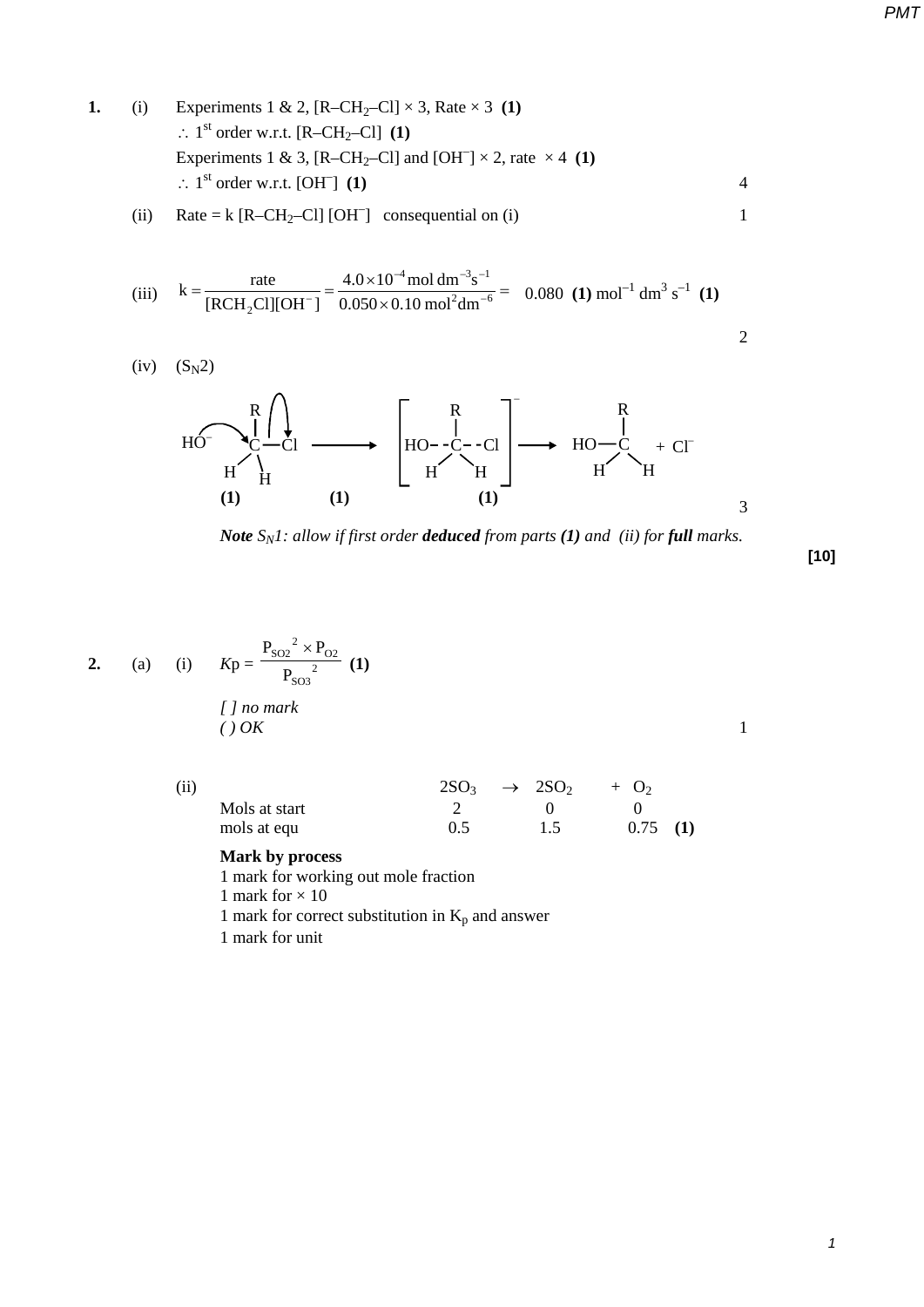i.e. 
$$
P_{SO2} = \frac{1.5}{2.75} \times 10 = 5.46
$$
  
\n $P_{O2} = \frac{0.7}{2.75} \times 10 = 2.73$   
\n $P_{SO3} = \frac{0.5}{2.75} \times 10 = 1.83$ 

*n.b. could show mole fraction for all 3 and then × 10 later to give partial pressure.*

$$
Kp = (5.46)^{2} \times (2.73) / (1.83)^{2} = 24.5 (1) atm (1)
$$

(b) (i) No effect **(1)** 1 (ii) No effect (1) 1 **[8]**

| 3. | (a) | (i)   | Working to show first order with respect to $[S_2O_8^2]$ (1)<br>Working to show first order with respect to $[I^{\dagger}](1)$<br>overall equation (1)<br>Consequential                                                                                                                                                                                  | 3              |
|----|-----|-------|----------------------------------------------------------------------------------------------------------------------------------------------------------------------------------------------------------------------------------------------------------------------------------------------------------------------------------------------------------|----------------|
|    |     | (ii)  | Sum of power of the concentration terms (for thio and iodide)<br>in rate equation / number of each species involved up to and<br>including or, in, the rate–determining step in the reaction<br>mechanism / Sum of the partial / individual orders / general<br>equation of the form [thio] <sup>m</sup> [iodide] <sup>n</sup> overall order = m + n (1) | 1              |
|    |     | (iii) | 36 (1) dm <sup>3</sup> mol <sup>-1</sup> s <sup>-1</sup> (1)<br>Consequential on part (i)                                                                                                                                                                                                                                                                | $\overline{2}$ |
|    |     | (iv)  | Rate equation depends on mechanism / rate equation only<br>involves those species in the rate determining step $\prime$ slowest step (1)                                                                                                                                                                                                                 | 1              |
|    | (b) | (i)   | Colorimetry / conductivity / remove samples and titrate with<br>(standard) sodium thiosulphate solution (1)                                                                                                                                                                                                                                              | 1              |
|    |     | (ii)  | Constant temperature (1)                                                                                                                                                                                                                                                                                                                                 | 1              |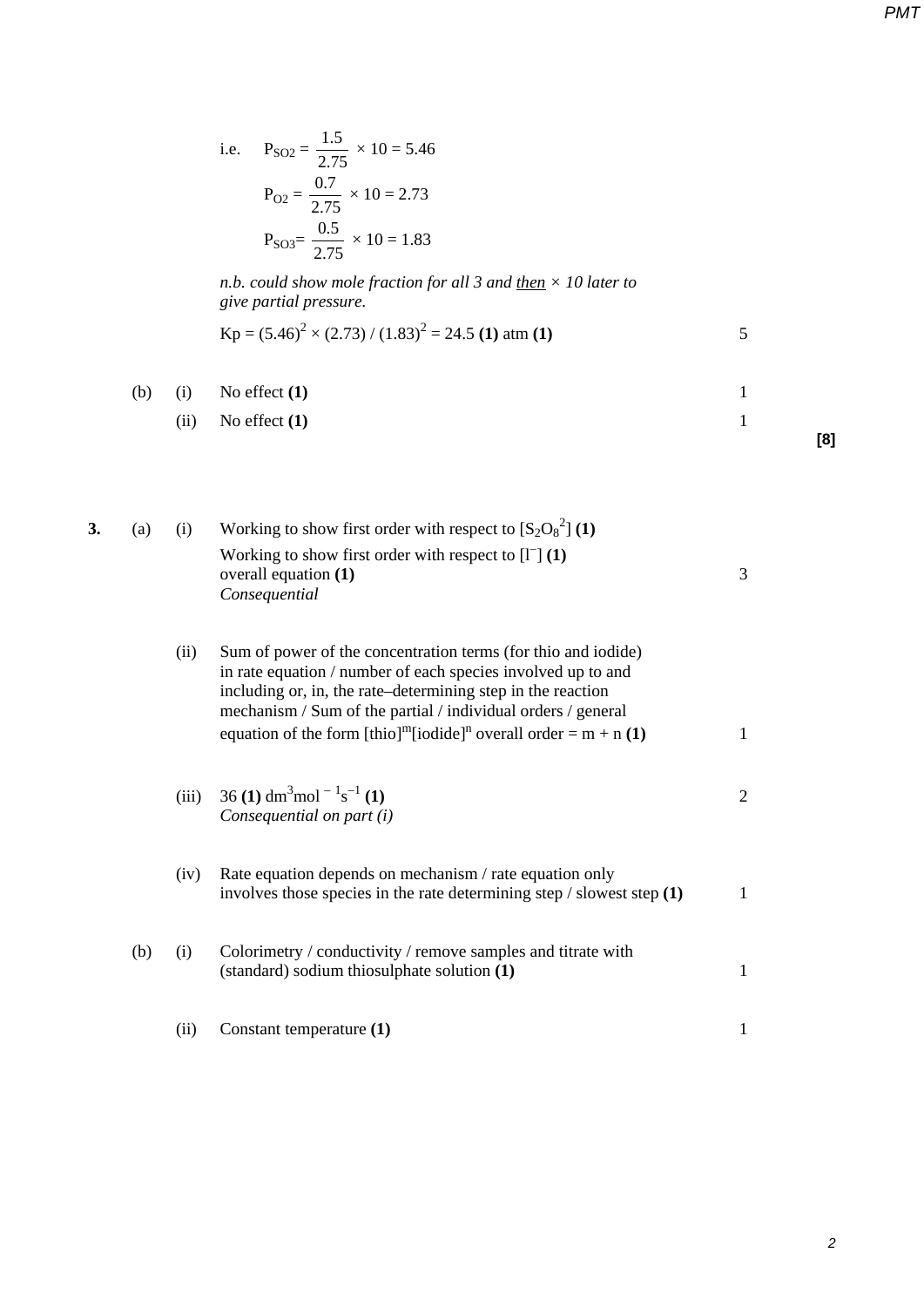**[10]**

**4.** (a) (i) • Rate of reaction - Rate of decrease / change in concentration

disadv of titration is problems with timing (1) 1

- of reactants **(1)** • Overall order of a reaction - sum of the powers to which concentration terms are raised in the overall rate equation **(1)** 2
- (ii) (The stoichiometric equation includes all the reactants ) the rate equation only includes those species involved in the rate determining step / rate depends on mechanism (1) 1

(iii) Colorimeter / conductivity **adv** that monitoring is continuous /

does not need removal of samples

or

$$
C_2H_5-C-CH_3 \longrightarrow \begin{bmatrix} H \\ I \\ C_2H_5-C-H_3 \\ H \\ (1) \end{bmatrix} + Br
$$
  
\n
$$
C_2H_5-C \longrightarrow CH_3
$$
  
\n
$$
C_2H_5-C-CH_3
$$
  
\n
$$
C_2H_5-C-CH_3
$$
  
\n
$$
C_2H_5-C
$$
  
\n
$$
C_2H_5-C
$$
  
\n
$$
C_2H_5-C
$$
  
\n
$$
C_2H_5-C
$$
  
\n
$$
C_2H_5-C
$$
  
\n
$$
C_2H_5-C
$$
  
\n
$$
C_2H_5-C-CH_3
$$

- (ii) The reaction goes through a planar intermediate and this can be attacked from either side **(1)** 
	- producing an equal mixture of the two optical isomers /racemic mixture / 50-50 mixture **(1)** 2

(iii) • Double conc. bromo compound rate double ∝ power 1 **(1)**

• Treble conc of bromo compound and double cone OH rate only up three times thus not dependant on conc of OH **(1)** Rate = rate constant [bromoalkane] **(1)** *Must show use of data* 3

3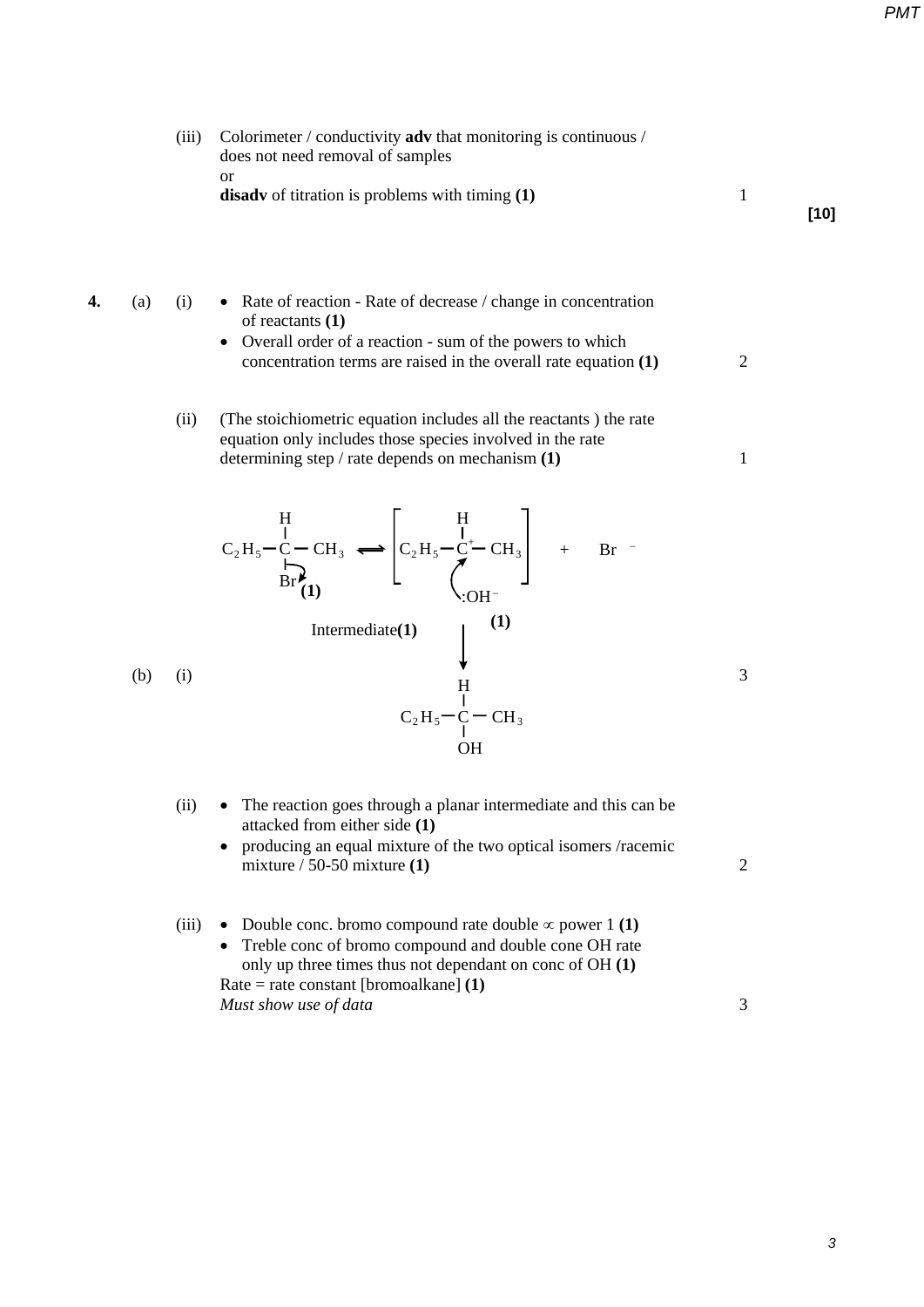|    |     |      | neutralise with nitric acid / quench / stop by adding specified reagent (1)<br>add silver nitrate and observe extent of ppt.<br>/ as above and titrate solution with silver nitrate / titrate with<br>specified reagent $(1)$<br>Allow 1 mark for continuous method based on conductivity or pH | 3              | $[14]$ |
|----|-----|------|-------------------------------------------------------------------------------------------------------------------------------------------------------------------------------------------------------------------------------------------------------------------------------------------------|----------------|--------|
| 5. | (a) | (i)  | $200 \times 0.05 / 330 = 30.3 \times 10^{-3} = 3.03 \times 10^{-2}$ (1)                                                                                                                                                                                                                         | $\mathbf{1}$   |        |
|    |     | (ii) | linear axes at a sensible scale $(1)$<br>graph<br>all points correct (1)<br>sensible smooth curve (1)<br>calculate 2 rates correctly (2)<br>$1.25 \times 10^{-6}$ (1.0-1.5)<br>$2.5 \times 10^{-5}$ (2.0 – 4.0)                                                                                 | 5              |        |
|    | (b) | (i)  | $0.0300 - 0.0150 = 800$<br>$0.0150 - 0.00750 = 900$<br>$0.0080 - 0.0040 = 800$<br>Any 2 half life correctly calculated (1)<br>constant half life = $800(1)$<br>first order $(1)$                                                                                                                | 3              |        |
|    |     | (ii) | $\bullet$ second reaction faster than first at beginning (1)<br>first speeds up when product present $(1)$<br>$\bullet$                                                                                                                                                                         | $\mathfrak{2}$ |        |
|    | (c) | (i)  | Presence of potassium (ions) or $K^+$                                                                                                                                                                                                                                                           | $\mathbf{1}$   |        |
|    |     | (ii) | Add NaOH to solution until in excess (1)<br>Buff / cream / beige ppt. (turning brown) shows<br>manganese(II) $(1)$                                                                                                                                                                              | $\overline{2}$ | $[14]$ |
| 6. | (a) |      | Measure (volume/ amount of gas) with a gas syringe / inverted burette<br>OR Loss in mass with (top pan) balance<br>OR Described titrimetric method (1)                                                                                                                                          |                |        |

..........at regular time intervals **(1)** 2

(c) After given time remove sample **(1)**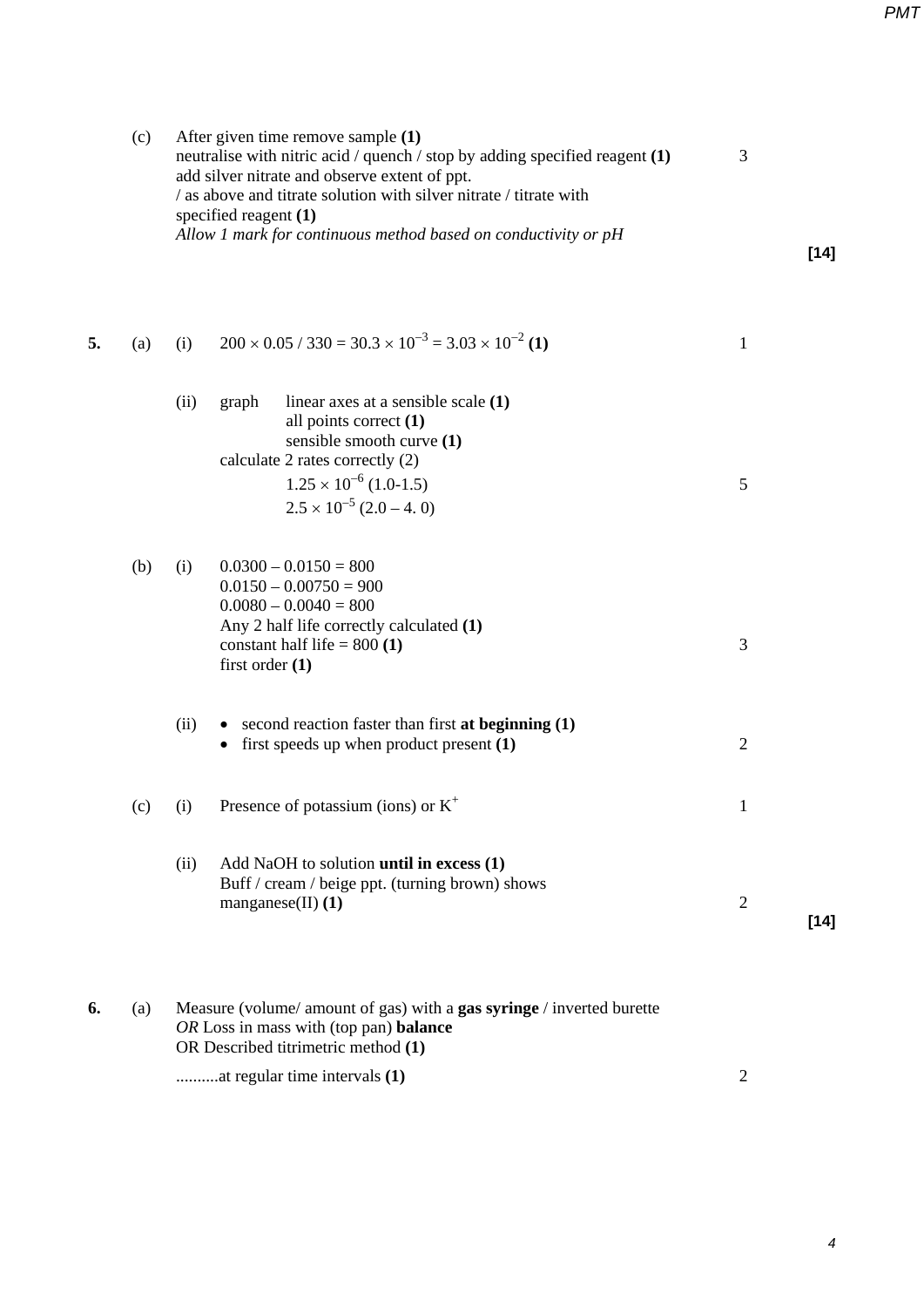| (b) | (i)   | Rate is proportional to (hydrogen peroxide) concentration<br><i>OR</i> Index of (hydrogen peroxide) concentration in rate equation is 1 |  |
|-----|-------|-----------------------------------------------------------------------------------------------------------------------------------------|--|
|     | (11)  | Rate = $\mathbf{k}_{(1)}[\text{H}_2\text{O}_2((aq))]$                                                                                   |  |
|     | (111) | Measure/ calculate/ find several/two hal-lives (1)<br>(Check) half-lives are constant $(1)$                                             |  |

(c) (i)



General shape of  $T_1$  graph  $(1)$ 

General shape of  $T_2$  graph: higher temperature peak lower and moved to the right **(1)**

Check that graphs start at zero – penalise once *Check that graphs do not meet energy axis – penalise once.*

(Many) more molecules with energy in excess of  $E_A/E_{min}$  / a certain value (1) Can be shown (as shading) on the diagram Activation energy shown **(1)** 4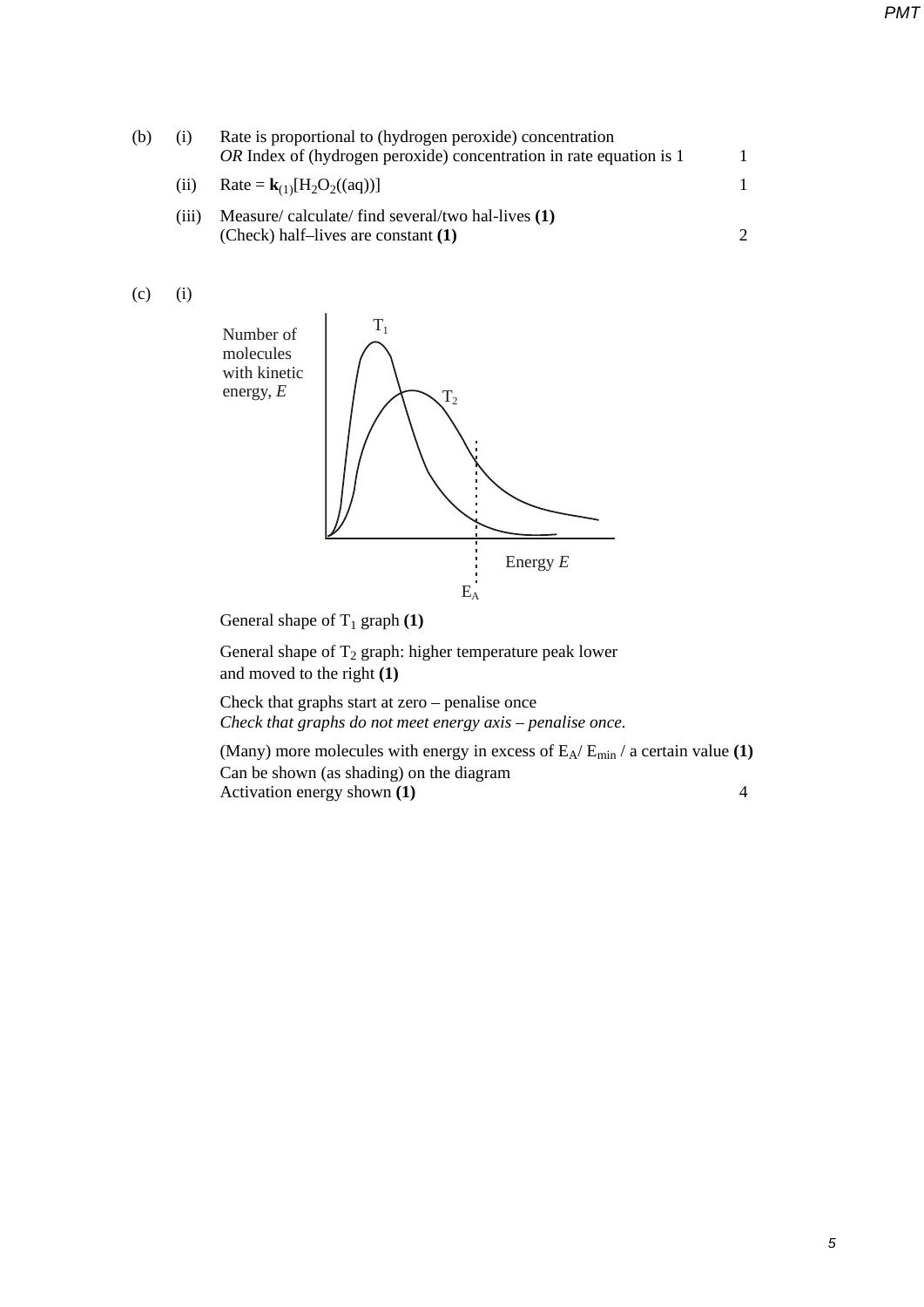$1/T / 10^{-3}$  K<sup>-1</sup>

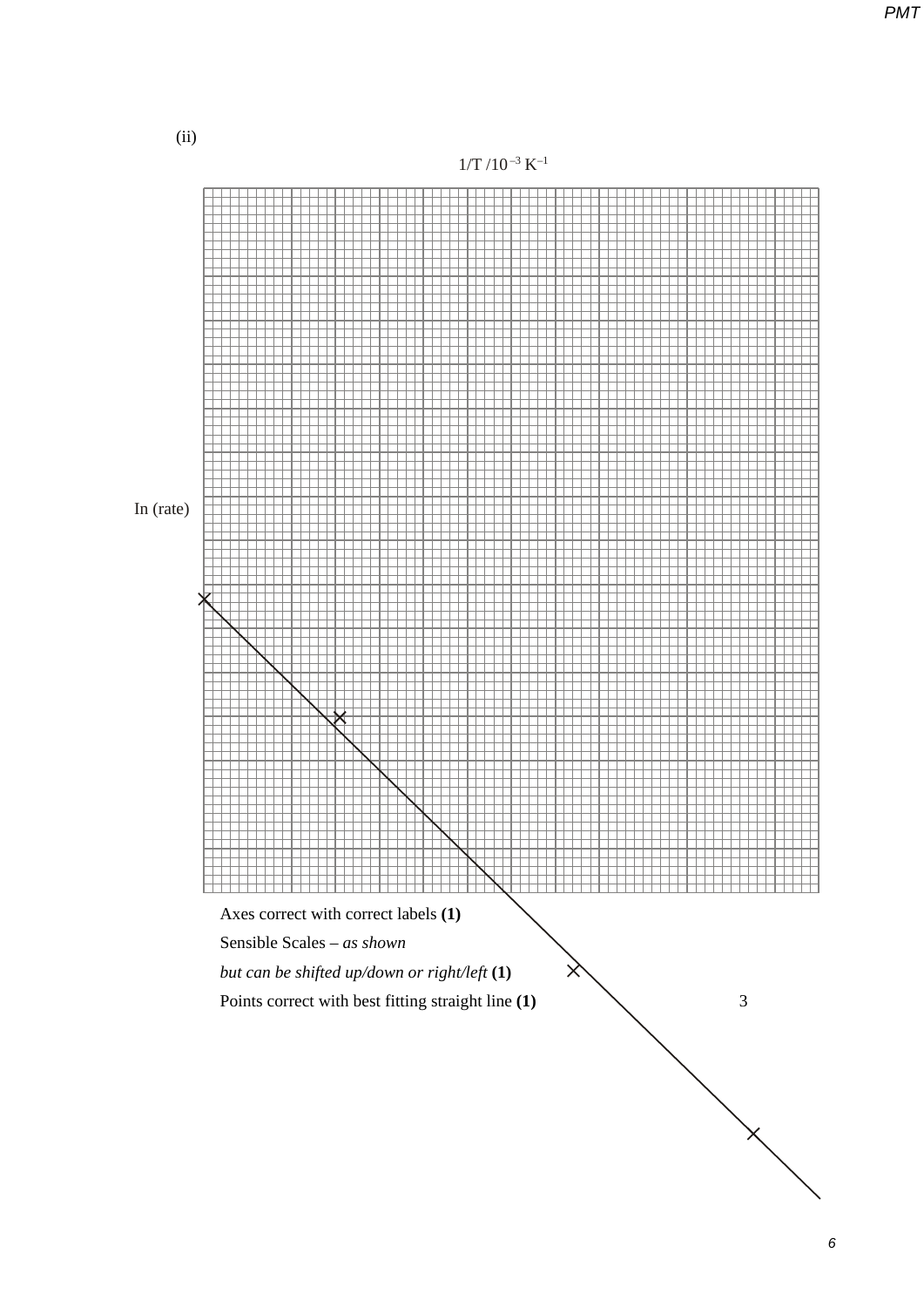|    |     | (iii) | Gradient = $-9700$ (allow $-9200$ to $-10200$ ) (1)<br>$\underline{E}_a$ = – gradient / $\underline{E}_a$ = –8.31 × gradient (1)<br>$\mathbf{R}$<br>$= +81$ kJ mol <sup>-1</sup> / +81000 J mol <sup>-1</sup> ALLOW 76 to 86<br>Correct answer, units, sign, 2SF (1)                         | 3              | $[16]$ |
|----|-----|-------|----------------------------------------------------------------------------------------------------------------------------------------------------------------------------------------------------------------------------------------------------------------------------------------------|----------------|--------|
| 7. | (a) |       | rate = $k[A][B](1)$ or any other where $m+n=2$<br>rate = $k[A]^2(1)$<br>rate = $k[B]^2$ (1)                                                                                                                                                                                                  | 3              |        |
|    | (b) | (i)   | Working to show first order with respect to $H_2(1)$<br>Working to show second order with respect to $NO(1)$<br>Overall rate equation (must be consequential)<br>rate k $[H_2] [NO]^2 (1)$                                                                                                   | 3              |        |
|    |     | (ii)  | $0.02 = k(1.0)^{2}(1.0)$ or correct use of either of the other two rows<br>of data<br>$k = 0.02 / 1.0 = 0.02$ (1)<br>$mol^{-2}dm^{6}s^{-1}$ (1)<br>Consequential on $(b)(i)$                                                                                                                 | $\overline{2}$ |        |
|    | (c) |       | Molecules move faster/have more kinetic energy (1)<br>More molecules / collisions have at least $E_{act}$ (1)<br>Greater proportion/fraction of collisions are successful OR more<br>of the collisions are successful $(1)$                                                                  | 3              |        |
|    | (d) |       | k increases                                                                                                                                                                                                                                                                                  | 1              |        |
|    | (e) |       | Catalyst provides an alternative route (1)<br>With a lower activation energy (consequential on first mark) $(1)$<br>Rate increases because more collisions have enough energy to<br>overcome the lower activation energy (1)<br>[Accept argument based on Arrhenius equation for third mark] | 3              |        |
|    |     |       |                                                                                                                                                                                                                                                                                              |                | $[15]$ |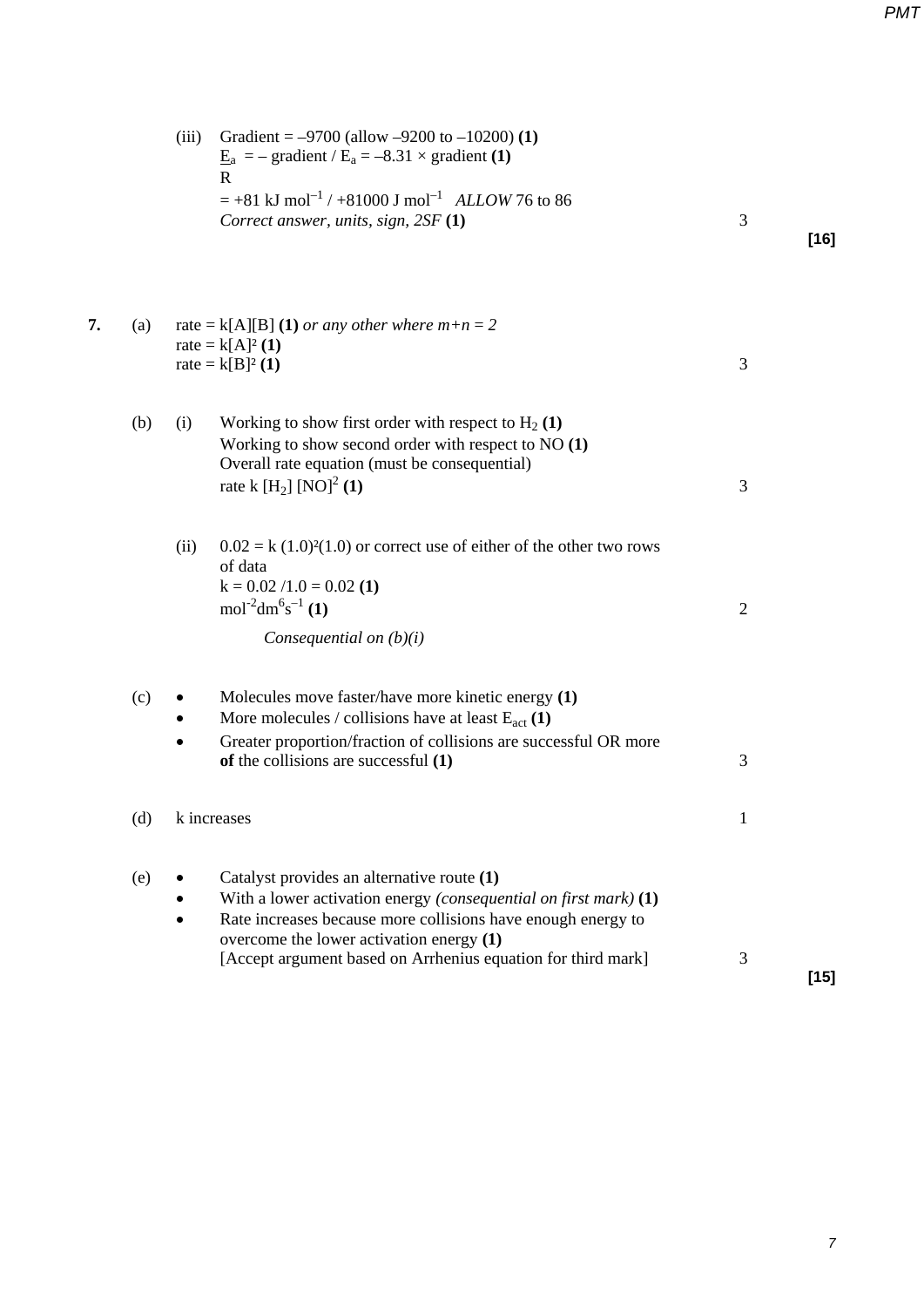|    |     | (ii)  | To enable the halogenoalkane to mix with water / to dissolve / to increase<br>solubility                | 1              |
|----|-----|-------|---------------------------------------------------------------------------------------------------------|----------------|
|    |     | (iii) | The rate doubles                                                                                        | 1              |
|    |     | (iv)  | Order 1/first order                                                                                     | 1              |
|    |     | (v)   | Water a possible reactant is present in excess                                                          | 1              |
|    | (b) |       | (i) $\frac{0.75}{5} = 0.15 / 0.150 \times 10^{-3}$                                                      |                |
|    |     |       | $\frac{1.5}{9} = 0.17 / 0.167 \, (\times 10^{-3})$<br>$\frac{2.25}{14} = 0.16 / 0.161 (\times 10^{-3})$ |                |
|    |     |       | Method $(1)$<br>Answers (1)                                                                             | $\overline{2}$ |
|    |     | (ii)  | Rate is unaffected / very little affect                                                                 | 1              |
|    |     | (iii) | Zero                                                                                                    | 1              |
|    | (c) | (i)   | Rate = $k_{(1)}$ [C <sub>5</sub> H <sub>11</sub> Br]                                                    | 1              |
|    |     | (ii)  |                                                                                                         |                |
|    |     |       | $C_5H_{11}Br \xrightarrow{slow} C_5H_{11}^+ + Br^{-}(1)$                                                |                |
|    |     |       | $C_5H_{11}^+$ + OH $\stackrel{fast}{\longrightarrow} C_5H_{11}OH$ (1)                                   |                |
|    |     |       | No speeds $(1 \text{ max})$                                                                             |                |
|    |     |       | Can be stated in words                                                                                  | 2              |
|    |     |       |                                                                                                         |                |
| 9. | (a) |       | (i) $I_2 + 2S_2O_3^{2-} \rightarrow 2I^- + S_4O_6^{2-}$<br>species $(1)$                                |                |
|    |     |       | balance (1)                                                                                             | $\overline{2}$ |
|    |     | (ii)  | starch $(1)$<br>blue / blue-black to colourless (1)                                                     | $\overline{2}$ |
|    | (b) |       | double $[I_2]$ no change so zero order $(1)$                                                            |                |
|    |     |       | double [ $Me2CO$ ] doubles rate so first order (1)                                                      |                |
|    |     |       | rate = $k[Me2CO][H+] (1)$                                                                               | 3              |

**8.** (a) (i) The reaction produces ions  $(H^+ \text{ and } Br^-)/$  the number of ions increases 1

**[12]**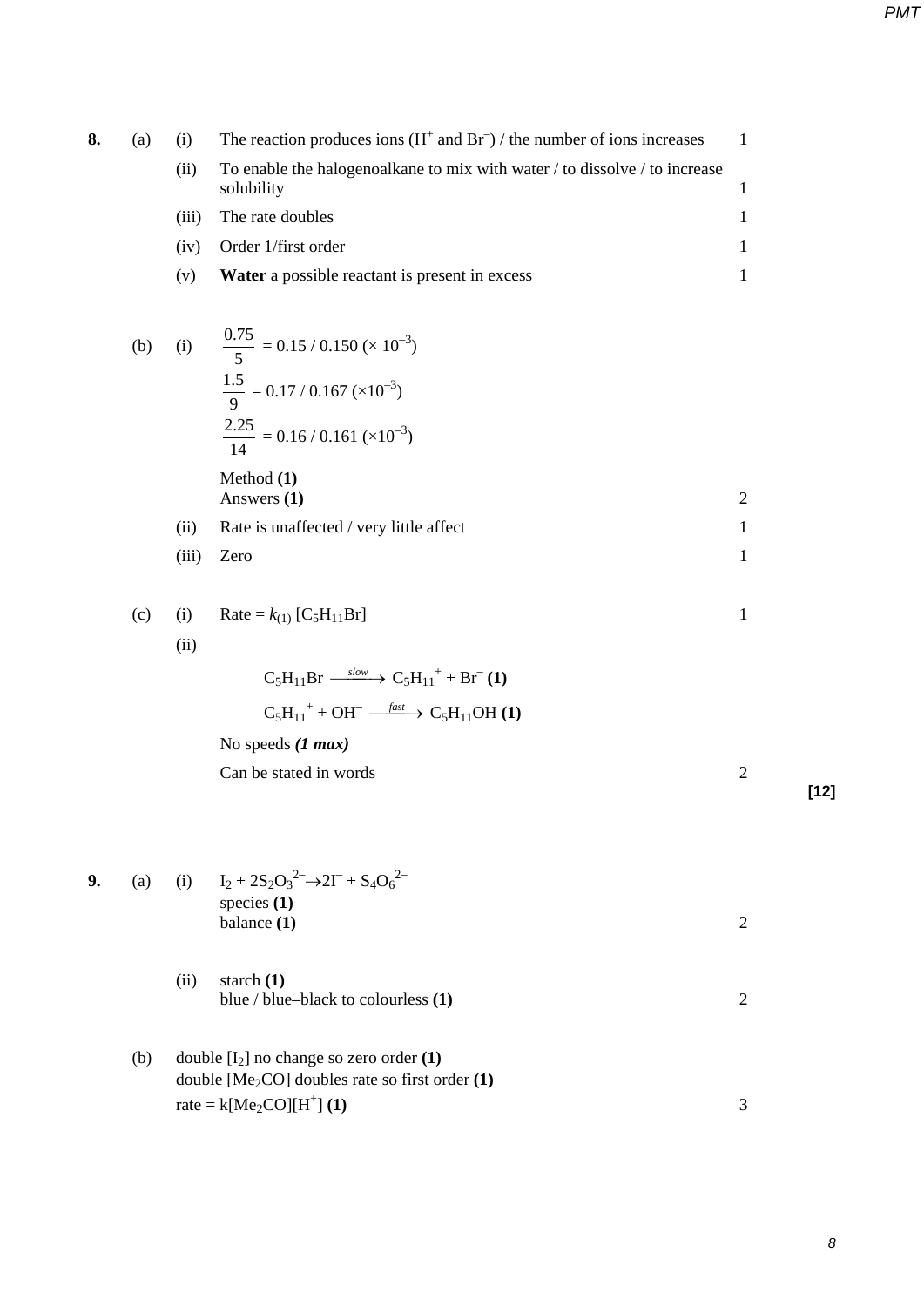| (c) | (i)                  | Power to which concentration raised in rate equation<br>OR.                           |   |
|-----|----------------------|---------------------------------------------------------------------------------------|---|
|     |                      | the number of that species involved up to and including the rate<br>determining step  | 1 |
|     | (ii)                 | Sum of the individual reaction orders OR sum of powers                                | 1 |
| (d) |                      | Iodine not involved in the rate determining step $(1)$<br>two $(1) NOT$ "more than 1" | 2 |
| (e) | CHI <sub>3</sub> (1) | $CH_3COCH_3 + 3I_2 + 4Na \tOH \rightarrow CH_3COONa + CHI_3 + 3NaI + 3H_2O$           |   |
|     |                      | other species $(1)$<br>balance $(1)$                                                  | 3 |

**10.** (a) 1

| Time       | Mass urea | $m_{final} - m_t$ |
|------------|-----------|-------------------|
| <b>200</b> | 19.1      | 12                |
| 300        |           | 03                |

**[14]**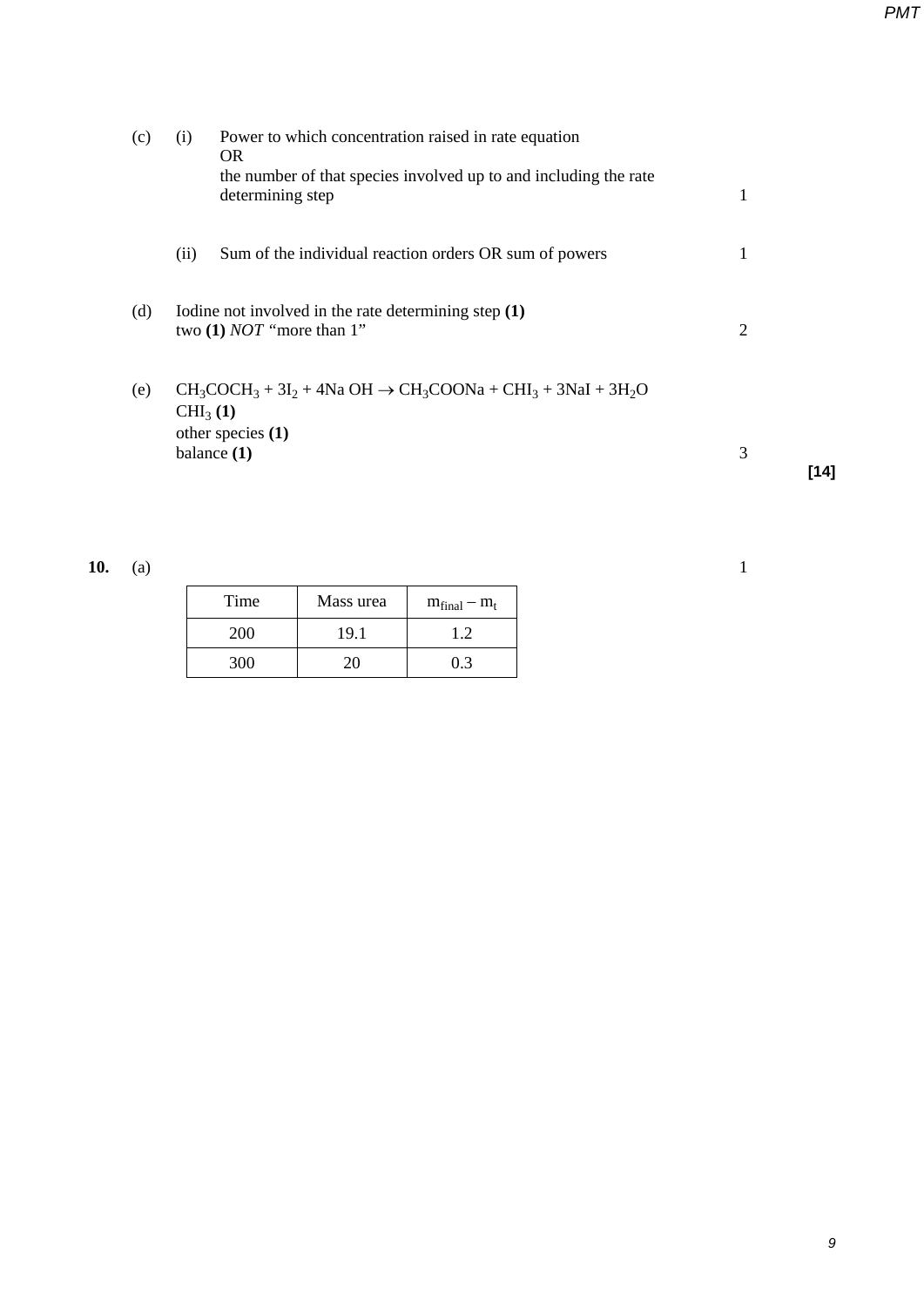

**Max 1** *if no units* 2 (ii) Second order **(1)**  Because half–life is increasing / doubling / not constant **(1)** 2

(iii) Rate = 
$$
k[NH_4CNO)^2
$$
 or rate =  $k[NH_4CNO]$  [H<sub>2</sub>O]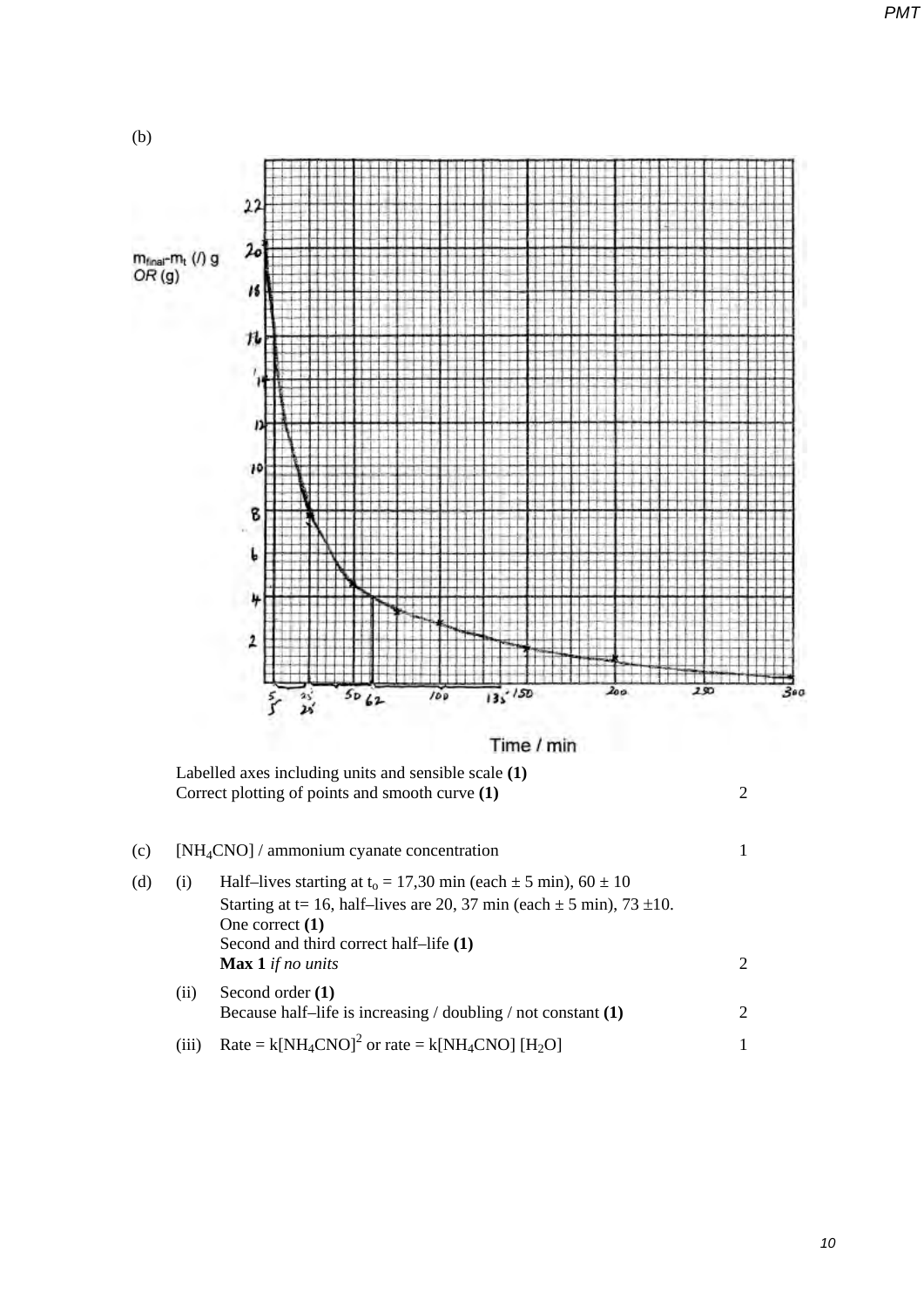|     | (e) | (i)         | $(rds = )$ slowest step / stage part of the mechanism                                                                                                                                                                                                    | $\mathbf{1}$   |        |
|-----|-----|-------------|----------------------------------------------------------------------------------------------------------------------------------------------------------------------------------------------------------------------------------------------------------|----------------|--------|
|     |     | (ii)        | Order is with respect to ammonium cyanate as water is in excess<br>(approximately 55.5 mol of water: $0.35$ mol ammonium cyanate) $(1)$<br>So only ammonium cyanate concentration is changing / water<br>concentration does not change significantly (1) | $\mathfrak{2}$ | $[12]$ |
| 11. | (a) | (i)         | Calculates or shows on graph two half-lives that are the same $(1)$<br>States that half-life is constant $(1)$ Consequence on attempt at<br>determining a half-life                                                                                      | $\mathbf{2}$   |        |
|     |     | (ii)        | <b>Either</b><br>Cannot tell as water is in excess<br><b>Or</b><br>Overall order appears to be one as concentration of water does not                                                                                                                    |                |        |
|     |     |             | change                                                                                                                                                                                                                                                   | $\mathbf{1}$   |        |
|     |     | (iii)       | <b>Either</b><br>Calculates gradient correctly (1)<br>Divides by chosen ester concentration (1)<br>Answer and units (1)<br><b>Or</b><br>$kt_{1/2} = \ln 2(1)$<br>substitutes values (1)<br>k in units of $hr^{-1}(1)$                                    | 3              |        |
|     |     | (iv)        | At given / known times / regular intervals $(1)$                                                                                                                                                                                                         |                |        |
|     |     |             | Remove samples and quench (1)<br>Titrate with (standard) sodium hydroxide solution / (standard) alkali $(1)$                                                                                                                                             | 3              |        |
|     | (b) | (i)         | Reaction with higher activation energy has smaller $k$                                                                                                                                                                                                   | $\mathbf{1}$   |        |
|     |     | (ii)        | (Second) has a catalyst present                                                                                                                                                                                                                          | 1              |        |
|     |     |             |                                                                                                                                                                                                                                                          |                | $[11]$ |
| 12. | (a) | (i)         | order wrt 2-bromo-2-methylpropane $= 1$ /first (1)<br>order wrt sodium hydroxide = $0$ /zero (1)                                                                                                                                                         | $\overline{2}$ |        |
|     |     | (ii)        | rate = $k$ [(CH <sub>3</sub> ) <sub>3</sub> CBr] [NaOH] <sup>0</sup>                                                                                                                                                                                     |                |        |
|     |     |             | / rate = k [(CH <sub>3</sub> ) <sub>3</sub> CBr] [OH <sup>-]<sup>0</sup></sup><br>/ rate = $k$ [(CH <sub>3</sub> ) <sub>3</sub> CBr]                                                                                                                     | $\mathbf{1}$   |        |
|     | (b) | $s^{-1}(1)$ | k = rate/[(CH <sub>3</sub> ) <sub>3</sub> CBr] = $(1.5x10^{-4})/(5x10^{-4})$ =3.0x10 <sup>-1</sup> /3x10 <sup>-1</sup> /0.3 (1)                                                                                                                          | $\overline{2}$ |        |
|     | (c) |             | Yes as only species in the rate determining step/slowest step/equation<br>in (c) are in rate equation.                                                                                                                                                   | $\mathbf{1}$   |        |
|     | (d) |             | ln(rate)<br>$1$ /temp                                                                                                                                                                                                                                    |                |        |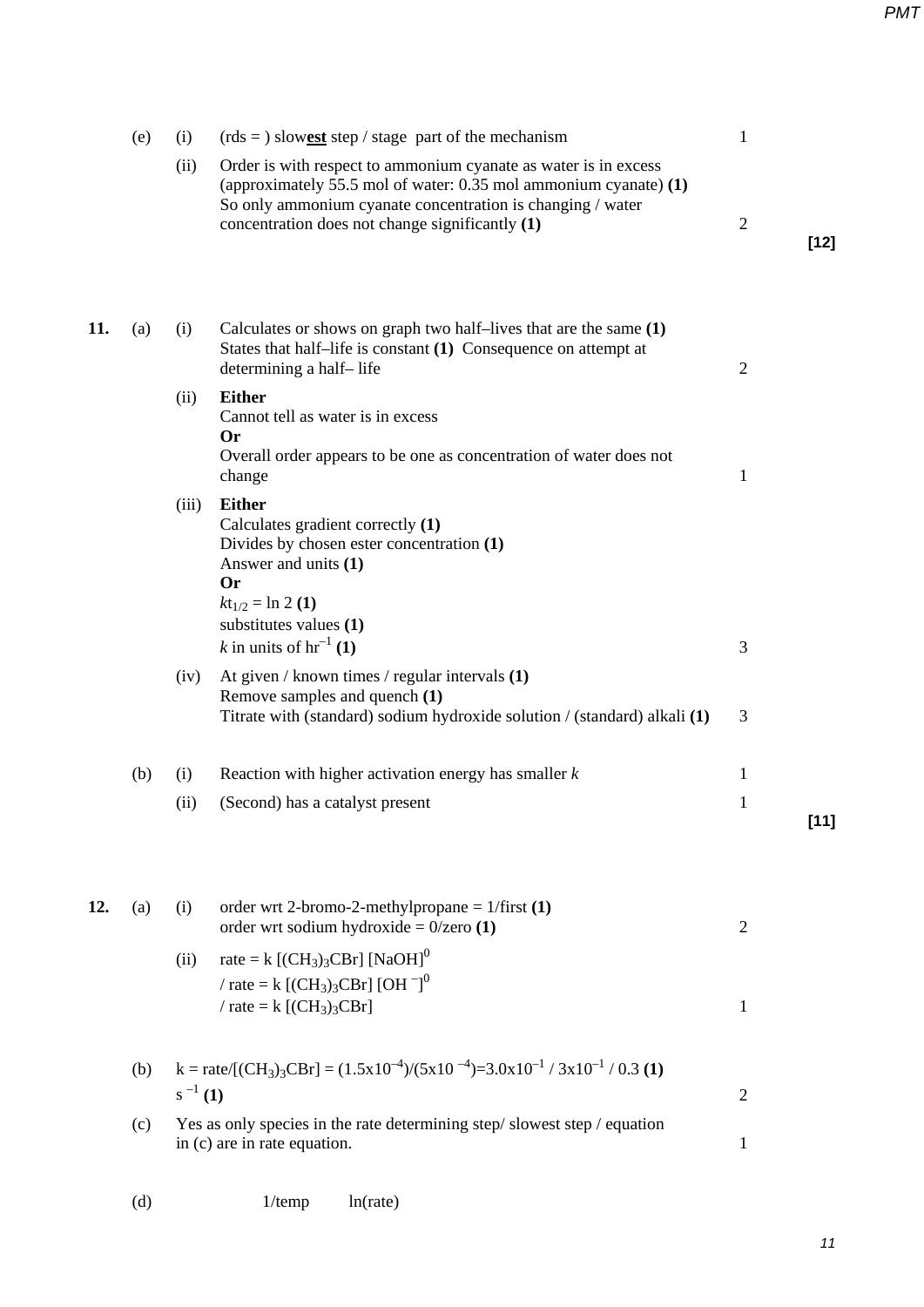



*Axes correct way round and labelled correctly, sensible scales ie covering more than half of grid* **(1)**  *All points plotted accurately ignoring small errors, best fit straight line drawn* **(1)**  *Numbers on vertical axis should increase going upwards.* 2

(f) gradient =  $-8.32 \times 10^3$  (K) (1)  $ALLOW-7800$  to  $-8900$  (k)  $E_{\text{a}} = -8.31x$  gradient. = +69 kJ mol<sup>-1</sup>/ + 69000 J mol<sup>-1</sup>

*ALLOW* +65 to + 75 kJ mol–1 **(1)** 2

**[12]**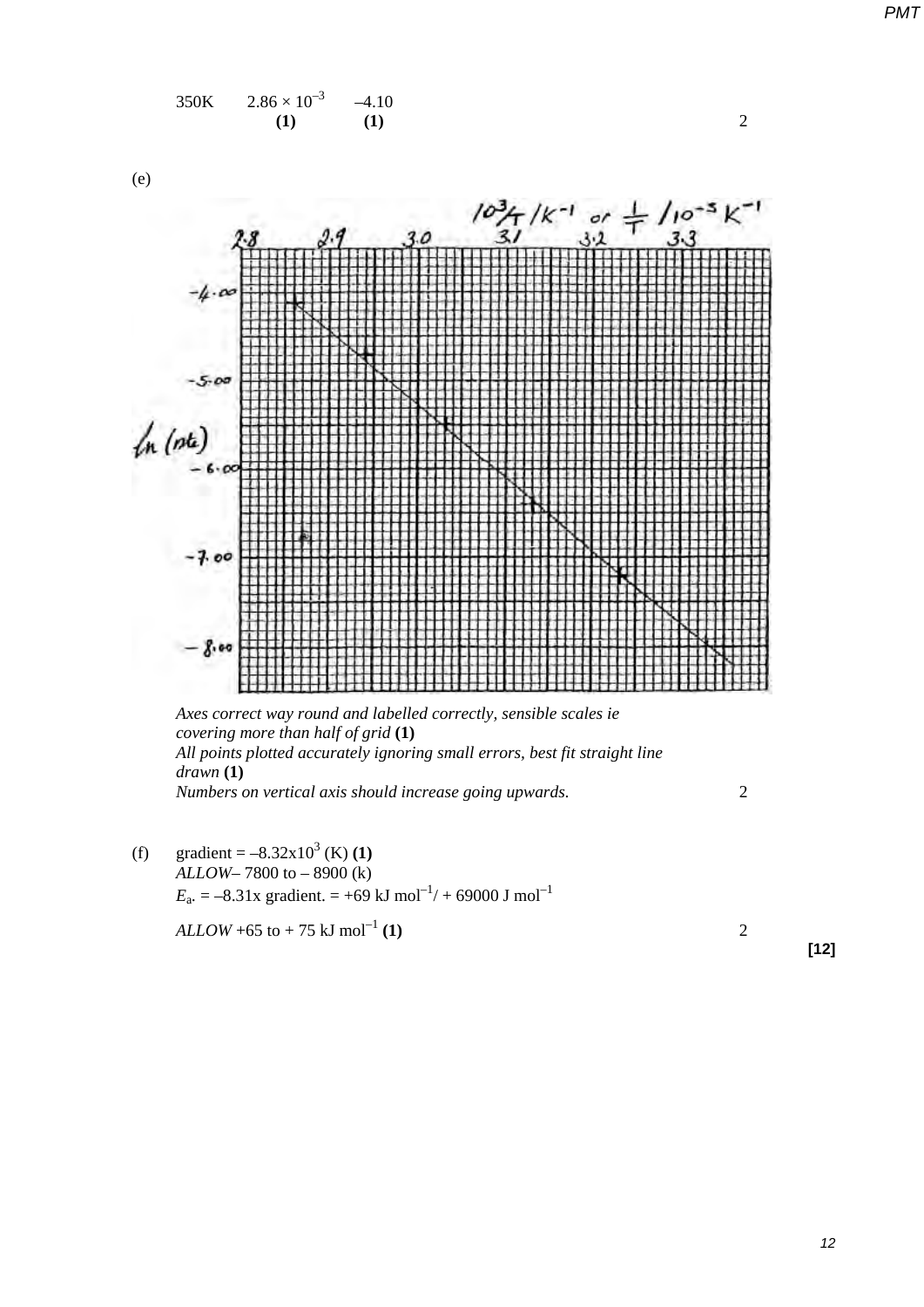| 13. | (a) | Withdrawal of sample of known volume/ measured amount/ using $(1)$<br>pipette $(1)$<br>Quench (with ice) |                                                                                                                                                                                                                                                                         |                |  |  |
|-----|-----|----------------------------------------------------------------------------------------------------------|-------------------------------------------------------------------------------------------------------------------------------------------------------------------------------------------------------------------------------------------------------------------------|----------------|--|--|
|     |     | OR                                                                                                       | Titrate with acid of known concentration (1)                                                                                                                                                                                                                            |                |  |  |
|     |     |                                                                                                          | Use of pH meter (1) Calculation of $[H^+] (1)$<br>Calculation of [OH <sup>-</sup> ] using $K_w$ expression (1)                                                                                                                                                          | 3              |  |  |
|     | (b) | (i)                                                                                                      | Axes labelled with suitable scale $\geq \frac{1}{2}$ available space on both (1)<br>$axes$ ] (1)<br>All points plotted accurately and smooth curve                                                                                                                      | $\overline{2}$ |  |  |
|     |     | (ii)                                                                                                     | 240 s $+/- 30$ s ignore missing or incorrect units                                                                                                                                                                                                                      | 1              |  |  |
|     |     | (iii)                                                                                                    | 1 <sup>st</sup> order as half-lives are constant.                                                                                                                                                                                                                       | 1              |  |  |
|     |     | (iv)                                                                                                     | Overall order as (initial) concentrations are equal (not volume) /<br>neither reactant is in excess/equimolar/equal amounts                                                                                                                                             | $\mathbf{1}$   |  |  |
|     |     | (v)                                                                                                      | $Rate = k[OH]/[NaOH]/[(CH3)3CBr]$                                                                                                                                                                                                                                       | 1              |  |  |
|     | (c) | (i)                                                                                                      | $S_{N}1(1)$<br>as only 1 reactant in rate determining step, (as 1st order $(1)$ )<br>overall)/ it is a tertiary halogenoalkane                                                                                                                                          | $\overline{2}$ |  |  |
|     |     | (ii)                                                                                                     | $(CH_3)_3CBr \rightarrow (CH_3)_3C^+ + Br^-(1)$<br>$(CH3)3C+ + OH- \rightarrow (CH3)3COH (1)$<br>Must be consistent with $b(iii)$<br>ALLOW $S_N2$ if consistent.                                                                                                        | $\overline{2}$ |  |  |
| 14. | (a) | (i)                                                                                                      | sum of the powers to which the <b>concentration</b> (terms) are raised in the<br>rate equation / number of species involved up to and including the rate<br>determining step (in the reaction mechanism)<br>OR<br>General equation with sum of partial orders explained | 1              |  |  |
|     |     | (ii)                                                                                                     | constant (of proportionality) in the rate equation / numerically $=$ rate<br>when all concs 1 mol $dm^{-3}$ / correct example                                                                                                                                           | 1              |  |  |
|     | (b) | (i)                                                                                                      | Both orders $1(1)$<br>Double concentration of one while other is constant and the rate doubles<br>OR refer to two specific experiments $(1)$                                                                                                                            | 2              |  |  |
|     |     | (ii)                                                                                                     | rate = $k$ [CH <sub>3</sub> I] [OH <sup>-</sup> ]<br>consequential on (i)                                                                                                                                                                                               | 1              |  |  |

**[13]**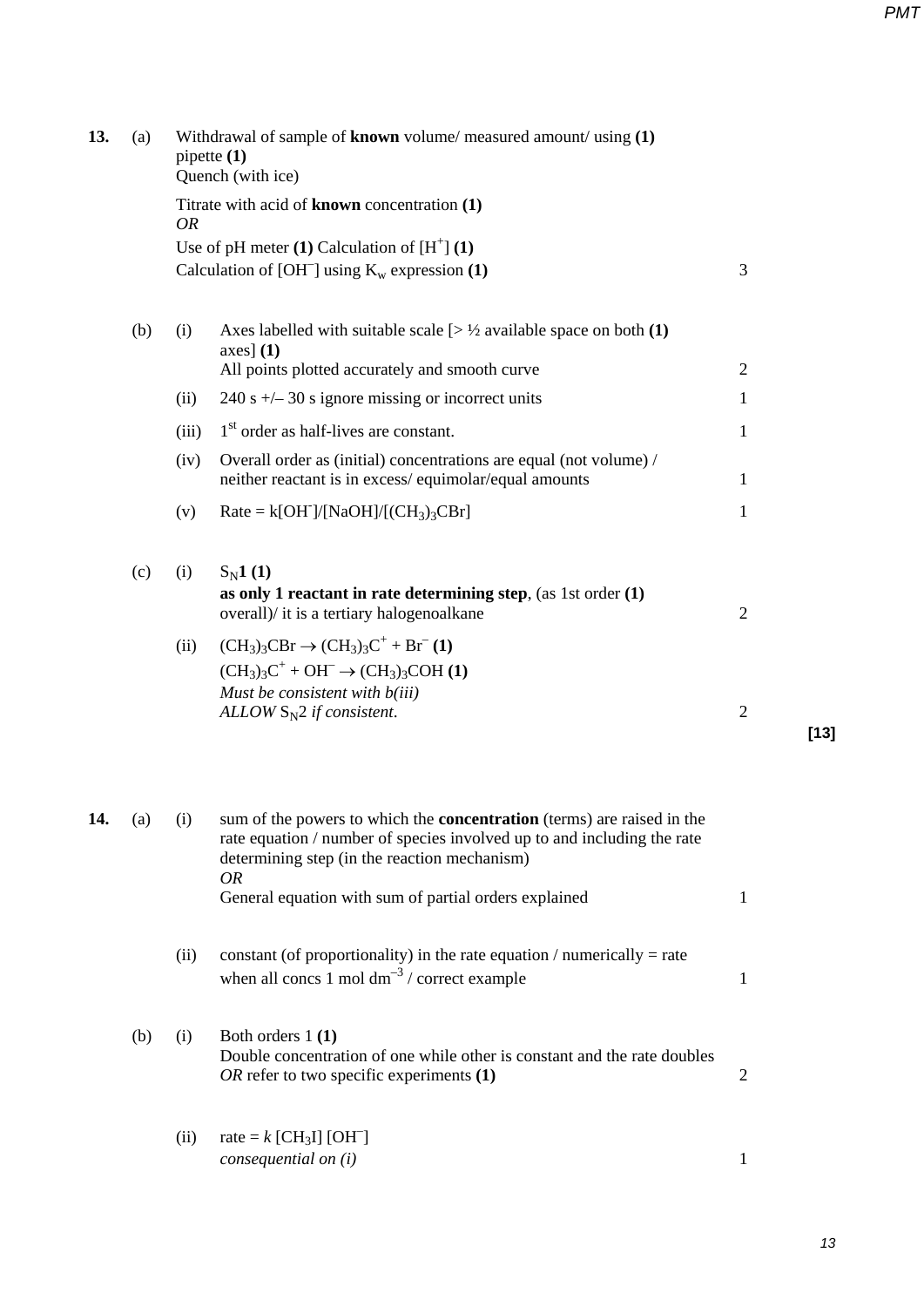- (iii) e.g.  $k = \text{rate} / [\text{CH}_3\text{I}] [\text{OH}^-]$ so  $k = 1(.0) \times 10^{-3}$  (1) mol<sup>-1</sup> dm<sup>-3</sup> s<sup>-1</sup> (1) *Consequential on (ii)* 2
- (c) (i) *IGNORE shape and position of bonds DO NOT ALLOW* OH…..C



*Arrow from bond to Br must be in first step Lone pair not essential, but if it is shown the arrow must start from it. ALLOW arrow from negative charge* **Max 1** *for completely correct*  $S_N$  *1 mechanism* 3

(ii)



Energy labelled and levels of reactants and products **(1)** If double hump can get **1 (out of 2)** for levels 2

**[12]**

**15.** (a) (i) Points plotted correctly **(1)**  Curve drawn **(1)** 2 (ii) Tangent drawn and at correct place **(1)**  Calculation of ∆y and ∆x **(1)** ∆y ÷ ∆x to give slope *(ignore sign of slope)* **(1)**  Accuracy of answer: accept anything between 0.01 and 0.02 **(1)** 4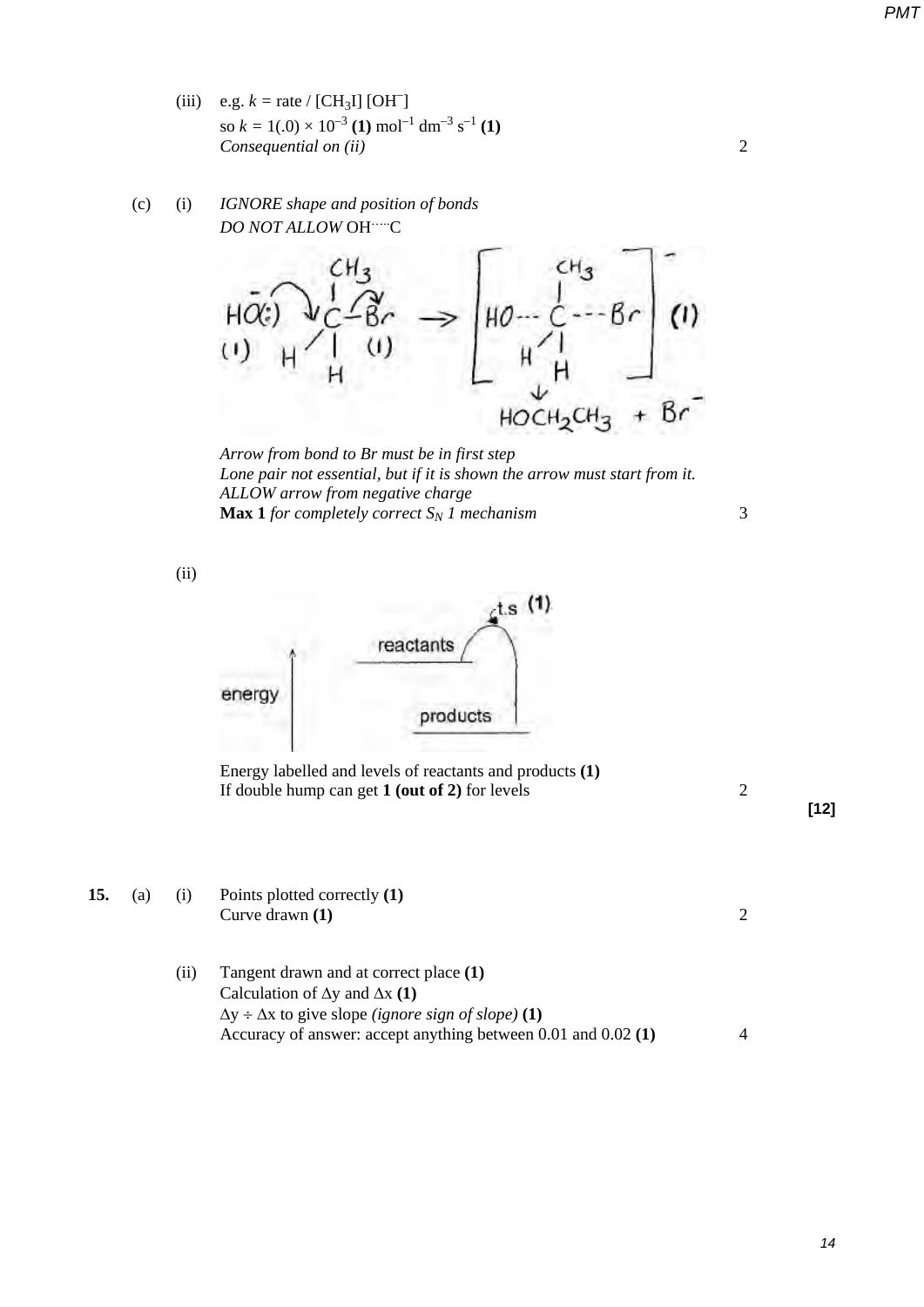(b) (i) Rate = slope (or more accurately rate =  $-slope$ ) *OR*  $0.060 \div$  their slope (= 4 approximately) (1) so, when the concentration halves, the rate goes down by a factor of 4, **(1)**  so the reaction is second order (stand alone mark) **(1)** 3

- (ii) *Any two of*
	- **I** Rate = k  $[S_2O_8^2]$  [H<sub>3</sub>AsO<sub>3</sub>]
	- **II** Rate = k  $[S_2O_8^{2-}]^2$
	- **III** Rate = k  $[H_3AsO_3]^2$  (2)

 **[Only penalise the omission of k or wrong type of [ ] once. Rate equations must be marked consequentially on their order in (i)]**

Repeat experiment using double / different initial  $[S_2O_8^{2-}]$  / initial  $[H_3AsO_3]$ , (1)

but keeping the [other] unchanged **(1)** 

*E.g. Any one of the following, as applicable to their two chosen rate equations*

If initial rate doubles rate equation **I** is correct

If initial rate quadruples with doubling  $[S_2O_8^2]$ , rate equation **II** is correct

If initial rate does not alter with doubling / changing  $[S_2O_8^2]$ , rate equation **III** is correct

If initial rate quadruples with doubling  $[H_3AsO_3]$ , rate equation **III** is correct

If initial rate does not alter with doubling / changing  $[H_3AsO_3]$ , rate equation  $\mathbf{II}$  is correct. **(1)**  $\qquad \qquad$ 5

**[14]**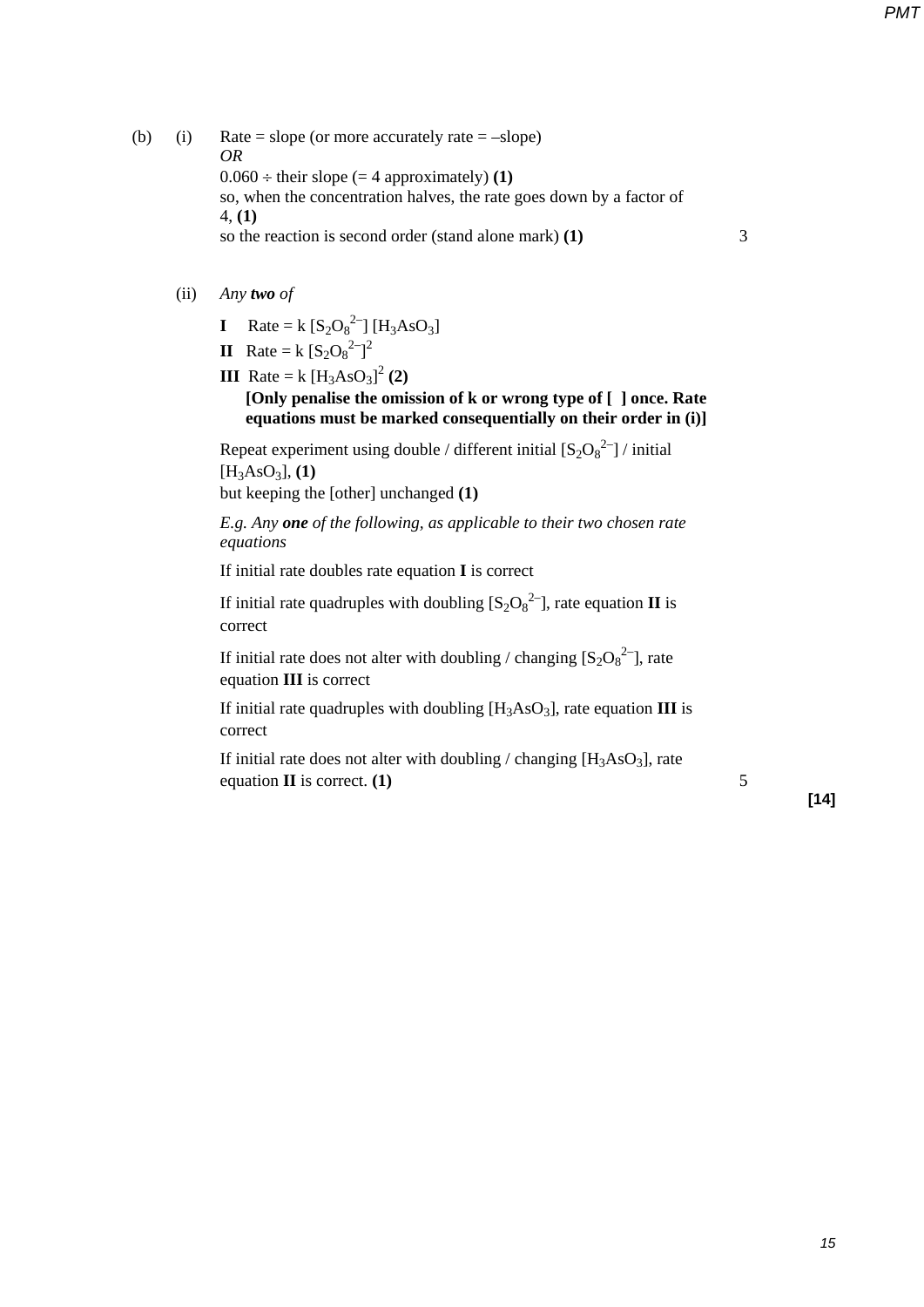**16.** (a) (i)



Starts at zero and approaching *x*-axis **(1)**  Maximum greater and at lower energy $(1)$  –  $T_2$  *needs only to be just higher than T1*  $T_2$  *curve must go below*  $T_1$  *curve approaching the x*-*axis* 2

(ii) As the temperature increases the energy of the particles increases **(1)**

Use the diagram shading areas *OR* more particles to the right hand side of  $E_A$  line **(1)** 

and so more (successful) collisions/particles have energy greater / equal or greater than the activation energy **(1)**  *NOT* "equal" *on its own NOT mention of "frequency of collisions" on its own* 3

(iii) A catalyst provides an alternative route with a lower activation energy/ which requires less energy **(1)**

so more collisions / particles have energy greater than the activation energy **(1)** 2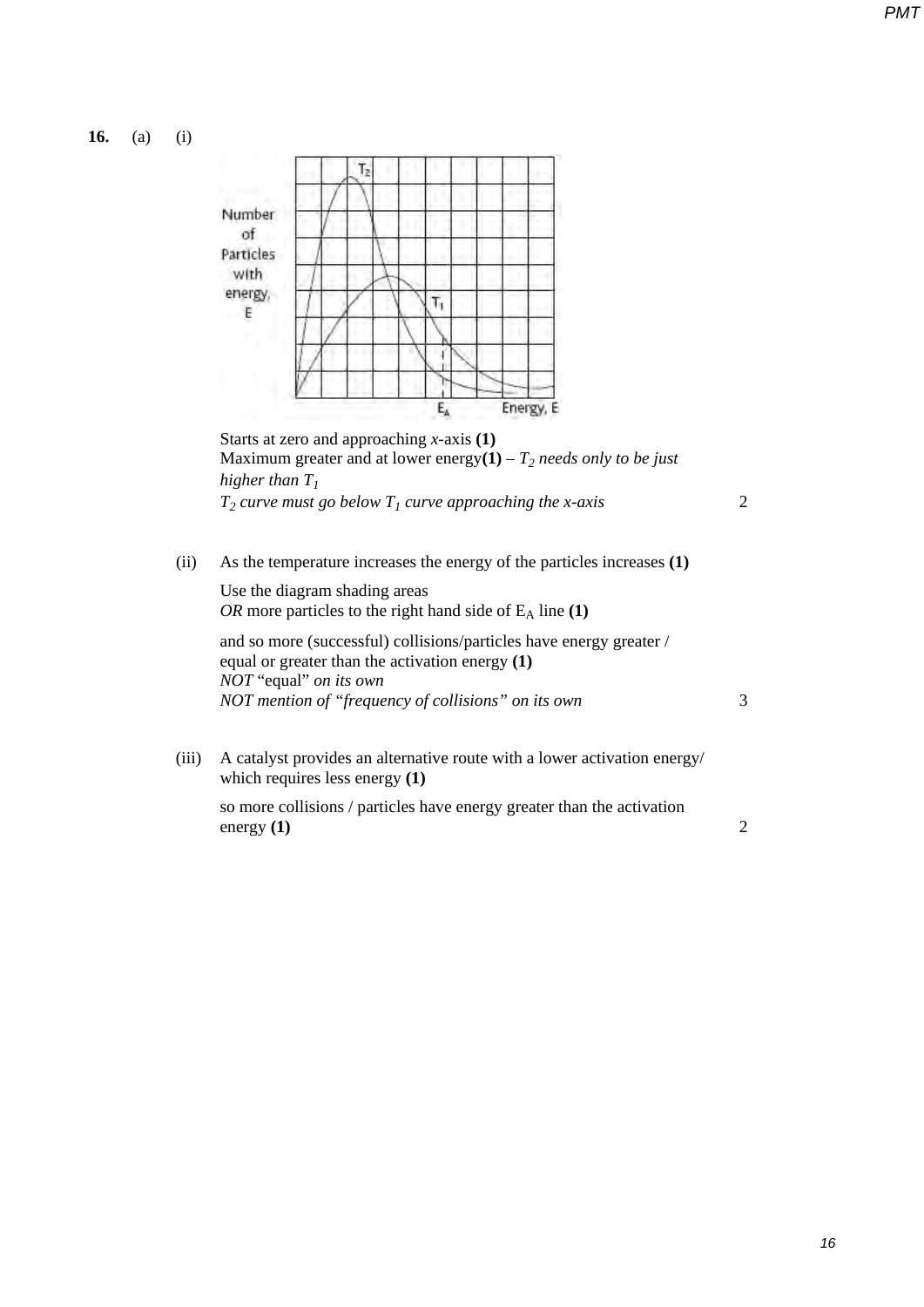(b) (i) e.g.



Measure the volume of gas given off in a given time / count bubbles / obscuring cross using limewater **(1)**

and then repeat over a range of temperatures **(1)**

### **No diagram max 3**

*If method shown cannot possibly work* **max 1** *ie waterbath or sensible range of temperatures BUT NOT different temperatures*

Penalty –1 for poor diagram



(ii) Positive

1 mol goes to 4 moles/particles (so more disorder) /increase in number of moles/particles **(1)**

products include a gas (and so more disorder) **(1)**

*NOT* 1 mole of compound/element goes to 4 moles of compound/element

If "negative" **0 (out of 2)** 2

(iii) Positive *with some explanation* e.g.  $\Delta S_{\text{surroundings}} = -\Delta H/T$  *OR* because reaction is exothermic **(1)**

∆H is therefore negative and so ∆Ssurroundings must be positive **(1)**  *If negative given in (ii) allow TE here* 2

**[15]**

4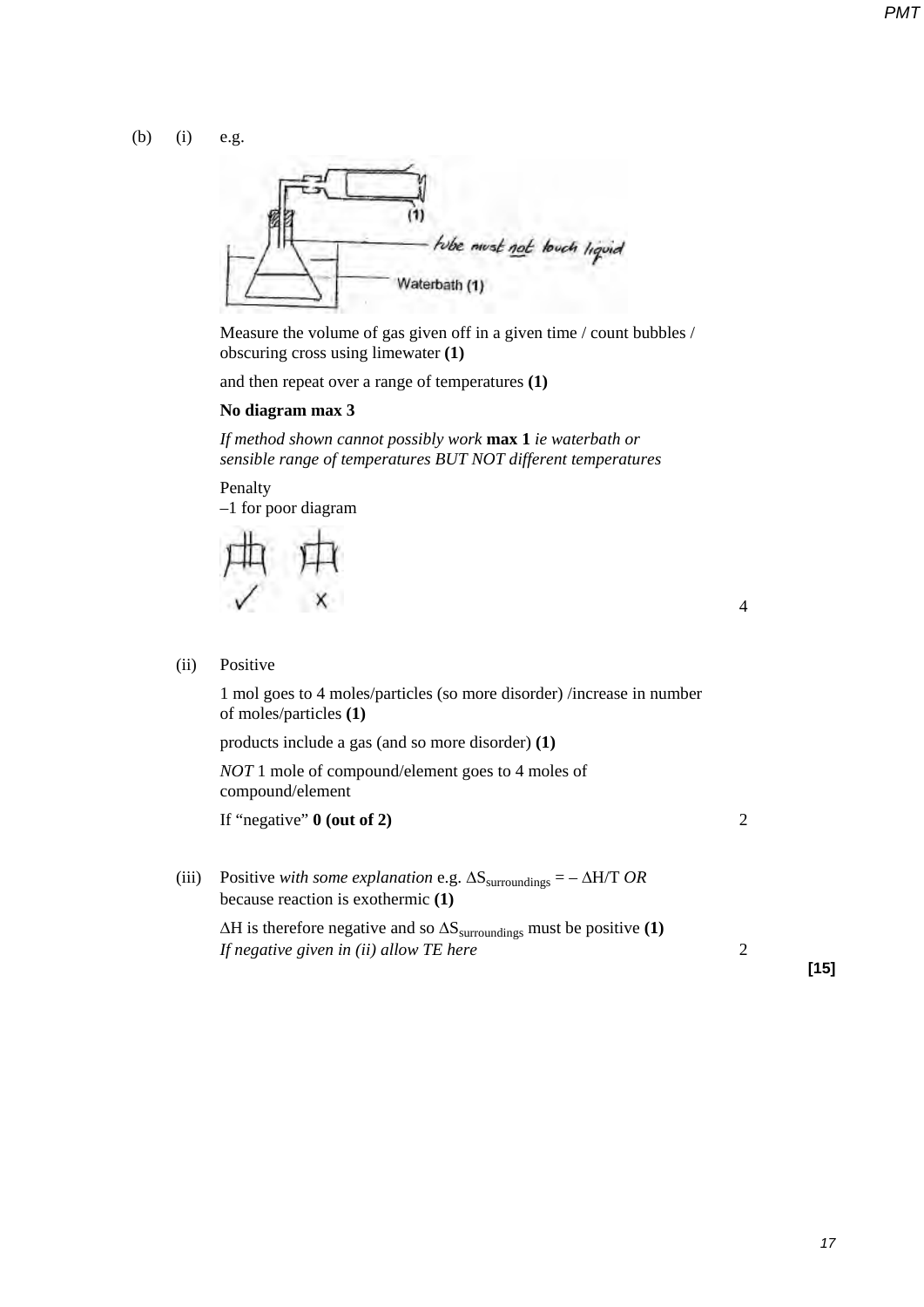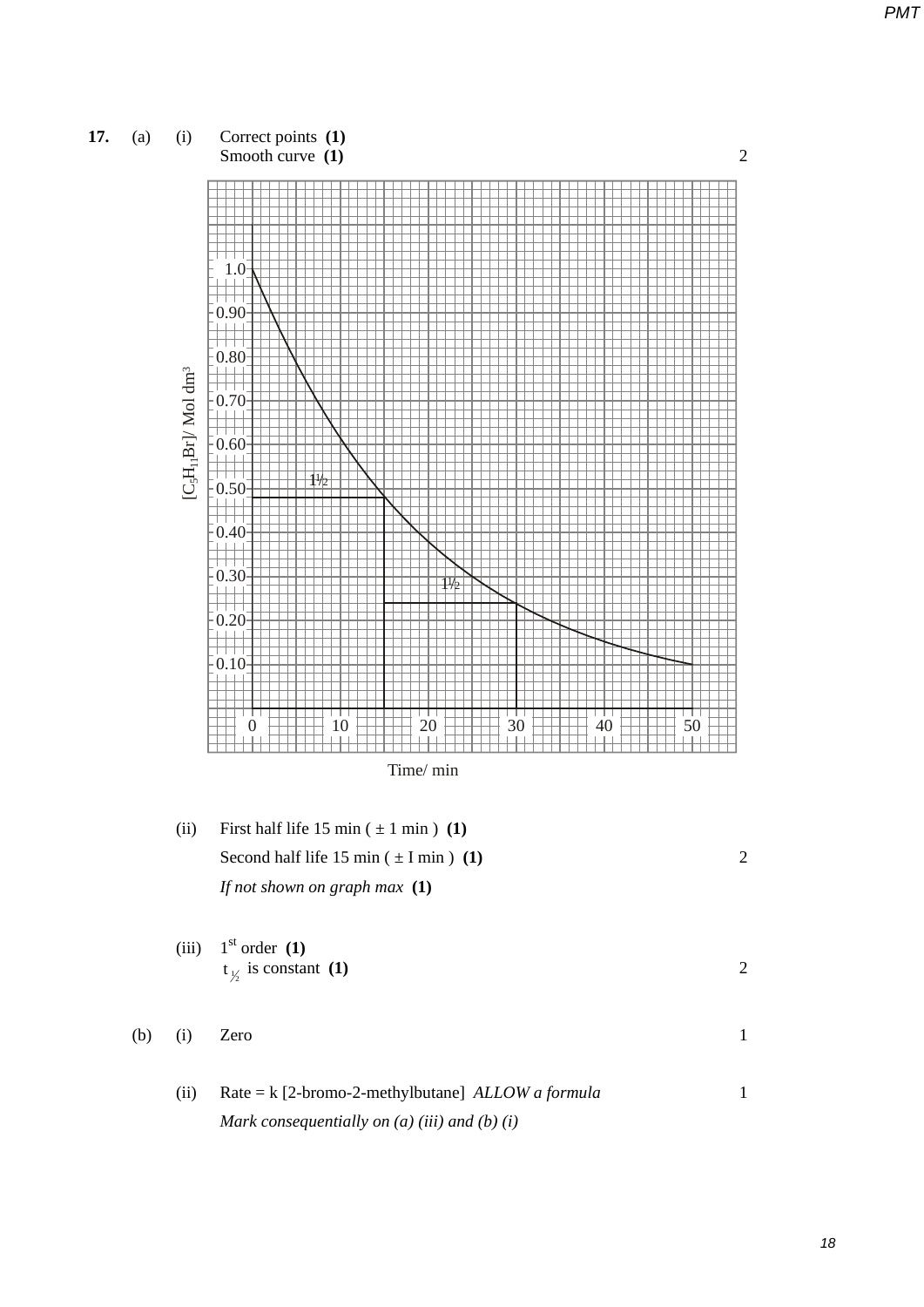

*Mark consequentially on (ii), i.e. If*  $S_N$ 2 mechanism given *in (b) (ii), then one mark for each arrow (2) and transition state including sign (1)* 3

(c) The intermediate / carbocation 
$$
\begin{array}{c}\nC_5H_2 \\
\downarrow \\
C_+ \\
H\n\end{array}
$$
 is planar (1)

(1)

(Equal) attack from either side **(1)** (therefore) racemic mixture (produced) **(1) Standalone mark** 3

**[14]**

| 18. | (a) | (1) | Negative with some sensible explanation eg fewer moles of product (1) |  |
|-----|-----|-----|-----------------------------------------------------------------------|--|
|     |     |     | 3 moles of gases going to 2 moles of gases (1)                        |  |
|     |     |     | MUST mention gases or no changes in state                             |  |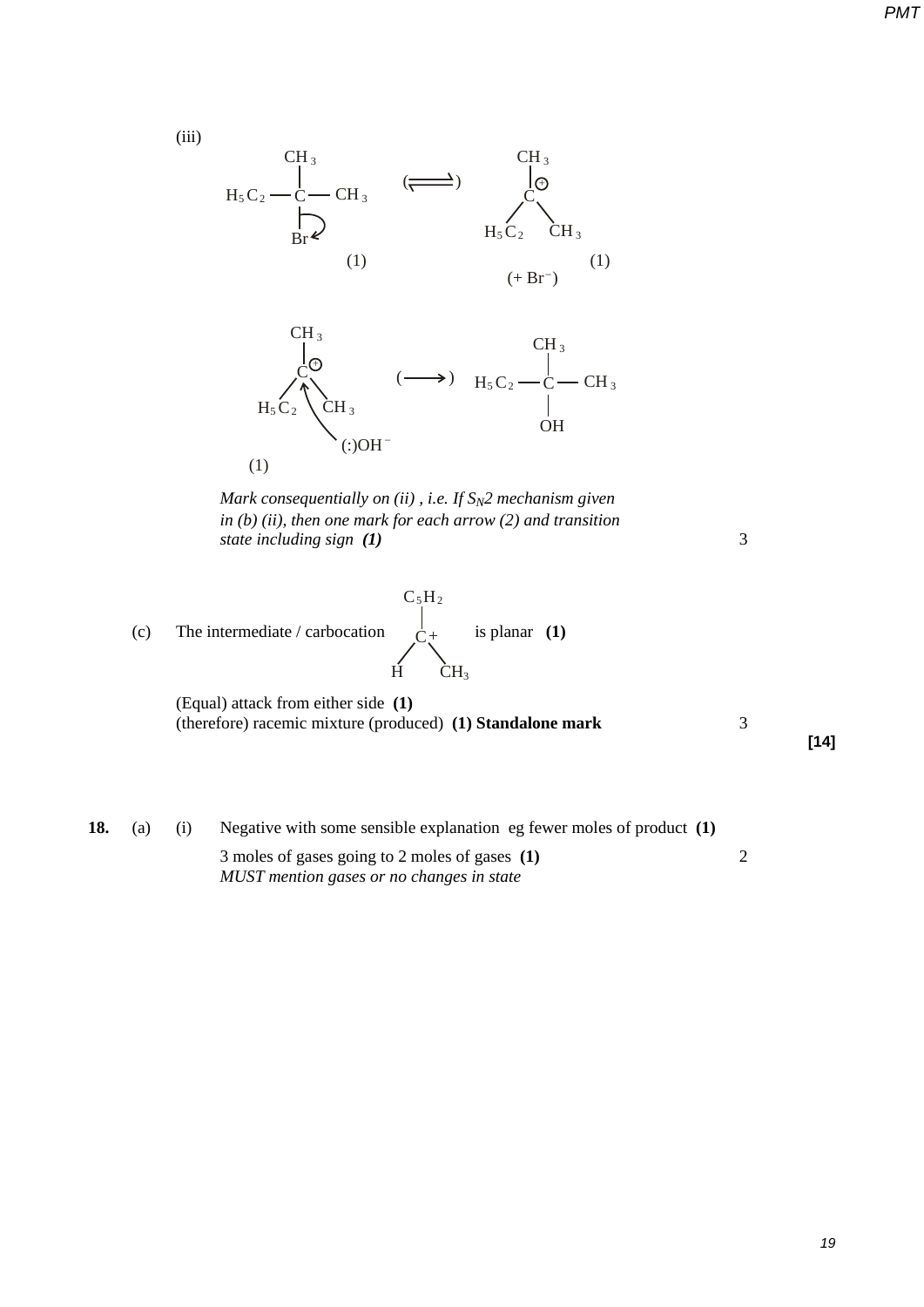(ii) Positive *with some explanation* eg exothermic so surroundings gain entropy **(1)**

$$
\Delta S_{\text{surroundings}} = -\frac{\Delta H}{T} \qquad [OR \text{ given in words}]
$$

*OR*

 $\Delta S$ <sub>system</sub> +  $\Delta S$ <sub>surroundings</sub> [*OR given in words*] as reaction goes, ∆*S*total must be positive therefore ∆*S*surroundings must be positive

*OR*

Surroundings gain energy so more ways of arranging energy **(1)** 2

(b) (i) 
$$
(\text{Kp}) = \frac{P_{\text{NO}_2}^2}{P_{\text{NO}^2} \times P_{\text{O}_2}}
$$
 (1)

*Check that it is not a "+" on denominator.*  $ALLOW$  ( ) but NOT [ ] eg  $ALLOW$  ( $(P_{NO_2})^2$ )<sup>2</sup> etc  $ALLOW$   $(pNO_2)^2$ Atm<sup>-1</sup> / Pa<sup>-1</sup> / kPa<sup>-1</sup> / m<sup>2</sup> N<sup>-1</sup> (1) –  $2^{nd}$  mark dependent on 1<sup>st</sup> *ALLOW* atms–1 / atmospheres–1 *NOT* atm– *etc*  $NOT$  Kpa<sup>-1</sup> 2

(ii) Temperature

A lower temperature is needed to get a better yield (and would cost less) because the reaction is exothermic **(1)**

but the lower temperature may slow the reaction down too much *OR reverse argument* **(1)**

Pressure

A high pressure will increase yield as only two moles on the right compared to three on the left/less moles on the right hand side **(1)**

It will also increase the rate of the reaction **(1)**

*Low pressure because of cost only gets mark if higher yield at higher pressure identified*

*To award any of the yield marks must say why* 4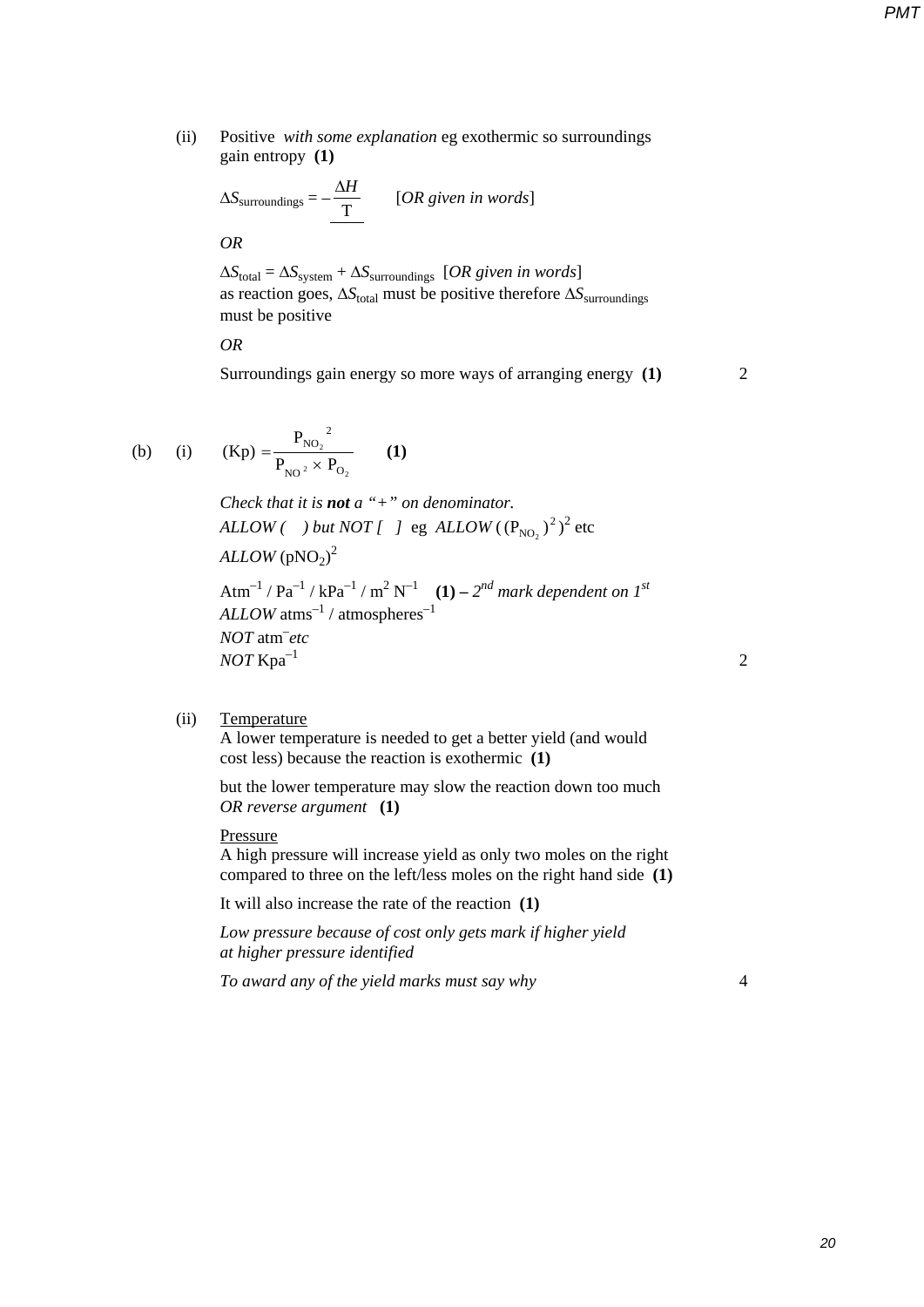| (c) | (i)                                                         | Must be a quantity that can be measured<br>Eg                                                                                                                                 |                     |              |  |  |  |  |
|-----|-------------------------------------------------------------|-------------------------------------------------------------------------------------------------------------------------------------------------------------------------------|---------------------|--------------|--|--|--|--|
|     |                                                             | The pressure could be measured (1)<br>as it will decrease as the reaction proceeds because there are only<br>two/fewer moles on the right compared to three on the left $(1)$ |                     |              |  |  |  |  |
|     |                                                             | OR colour $(1)$<br>as the nitrogen $(IV)$ oxide is brown whereas the other gases<br>are colourless $(1)$                                                                      |                     |              |  |  |  |  |
|     |                                                             | OR total volume $(1)$<br>which will decrease by one third/because there are fewer moles (1)                                                                                   |                     |              |  |  |  |  |
|     |                                                             | ALLOW acidity because $NO2$ acidic and others not (1 max)                                                                                                                     |                     |              |  |  |  |  |
|     |                                                             | <b>NOT</b> dilatometry<br>NOT temperature                                                                                                                                     |                     |              |  |  |  |  |
|     | (ii)                                                        | [NO] second order<br>(1)                                                                                                                                                      |                     |              |  |  |  |  |
|     |                                                             | because when conc of NO is doubled, the rate goes up four times $(1)$                                                                                                         |                     |              |  |  |  |  |
|     |                                                             | $[O2]$ first order<br>(1)                                                                                                                                                     |                     | 3            |  |  |  |  |
|     | Then (iii), (iv) and (v) must follow consistently from (ii) |                                                                                                                                                                               |                     |              |  |  |  |  |
|     | (iii)                                                       | ALLOW TE from (ii) e.g.                                                                                                                                                       |                     |              |  |  |  |  |
|     |                                                             | rate = $k[NO]^2[O_2]$                                                                                                                                                         | rate = $k[NO][O_2]$ | $\mathbf{1}$ |  |  |  |  |
|     | (iv)                                                        | third $/3$                                                                                                                                                                    | second $/2$         | $\mathbf{1}$ |  |  |  |  |
|     | (v)                                                         | $dm^6$ mol <sup>-2</sup> s <sup>-1</sup> (1) 8 (1) dm <sup>3</sup> mol <sup>-1</sup> s <sup>-1</sup> (1)<br>8000 (1)<br>Units can be given in any order                       |                     | 2            |  |  |  |  |
| (d) |                                                             | The activation energy must be low<br>OR bond energies low<br>NOT "more successful collisions"                                                                                 |                     |              |  |  |  |  |
|     |                                                             | <i>NOT</i> large rate constant                                                                                                                                                |                     | 1            |  |  |  |  |

*21*

**[20]**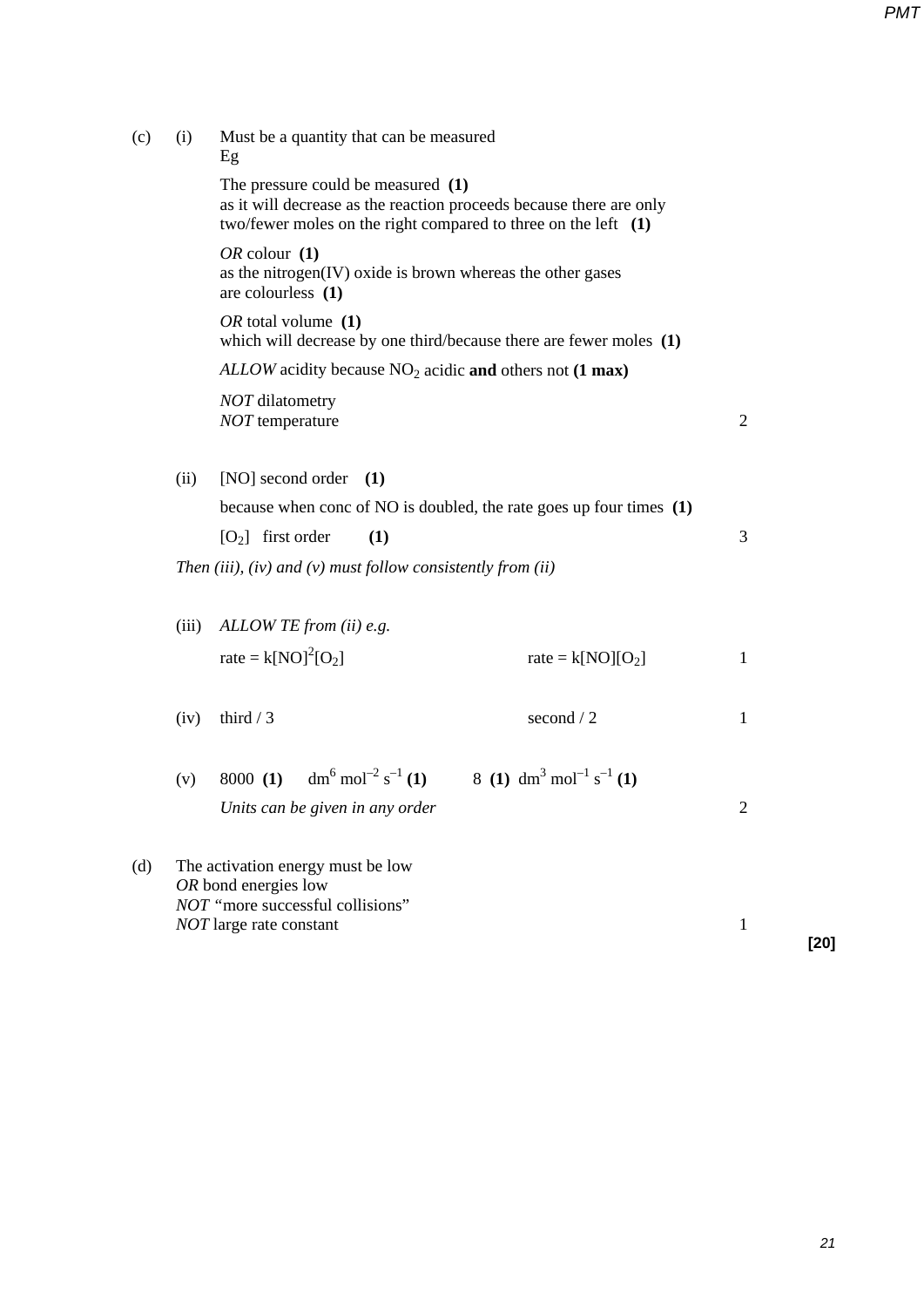**19.** (a) Rate of decrease OR rate of change in **concentration** of reactants *OR* rate of increase OR rate of change in **concentration** of products. *OR* change in **concentration** of reactants with time OR change in **concentration** of products with time **(1)** NOT just 'amount' Sum of the **powers** to which the **concentrations** are raised in **the rate equation** OR number of species involved in (up to and including) the rate determining step OR sum of partial orders **if** illustrated with a general rate equation **(1)** 'Sum of the partial orders' alone does not score. 2

## (b) (i) Both orders correct **(1)**

*EITHER* Expt  $1 + 3$ : double [A], doubles rate so order **1** (1) Expt  $1 + 2$ : double [B], four  $\times$  rate so order 2 (1) *OR* Double [A] keeping [B] constant doubles rate so order **1 (1)**  Double [B] keeping [A] constant four  $\times$  rate so order 2 (1) Omission of experiment number or keeping a concentration constant to be penalised ONCE only **(1)** 3

(ii) Rate = k [A] 
$$
[B]^2
$$
.  
Mark consequently on (i) 1

(iii) 
$$
k = {\text{rate} \over [A] [B]^2} = {0.00200 \over 0.100 \times (0.100)^2}
$$
  
= 2(.00) (1) mol<sup>-2</sup> dm<sup>6</sup> min<sup>-1</sup> (1)

*Consequential on their rate equation in (ii)* Use of experiment 2 or experiment 3 can score max **(1)** 2

(iv) 
$$
A + B \rightarrow AB
$$
  
\n $AB + B \xrightarrow{rds} AB_2$  (1) for first two equations  
\n $AB_2 + B \xrightarrow{fast} AB_3$  (1)  
\nOR  
\n $B + B \rightarrow B_2$   
\n $A + B_2 \xrightarrow{rds} AB_2$  (1) for first two equations  
\n $AB_2 + B \xrightarrow{fast} AB_3$  (1)  
\nOR  
\n $A + 2B \xrightarrow{slow/rds} AB_2$  (1)  
\n $AB_2 + B \xrightarrow{fast} AB_3$  (1)  
\nIdentifying slow (est) OR rate determining step by appropriate notation (1)  
\n $S_N1$  or  $S_N2$  scores zero

 $(c)$  (i)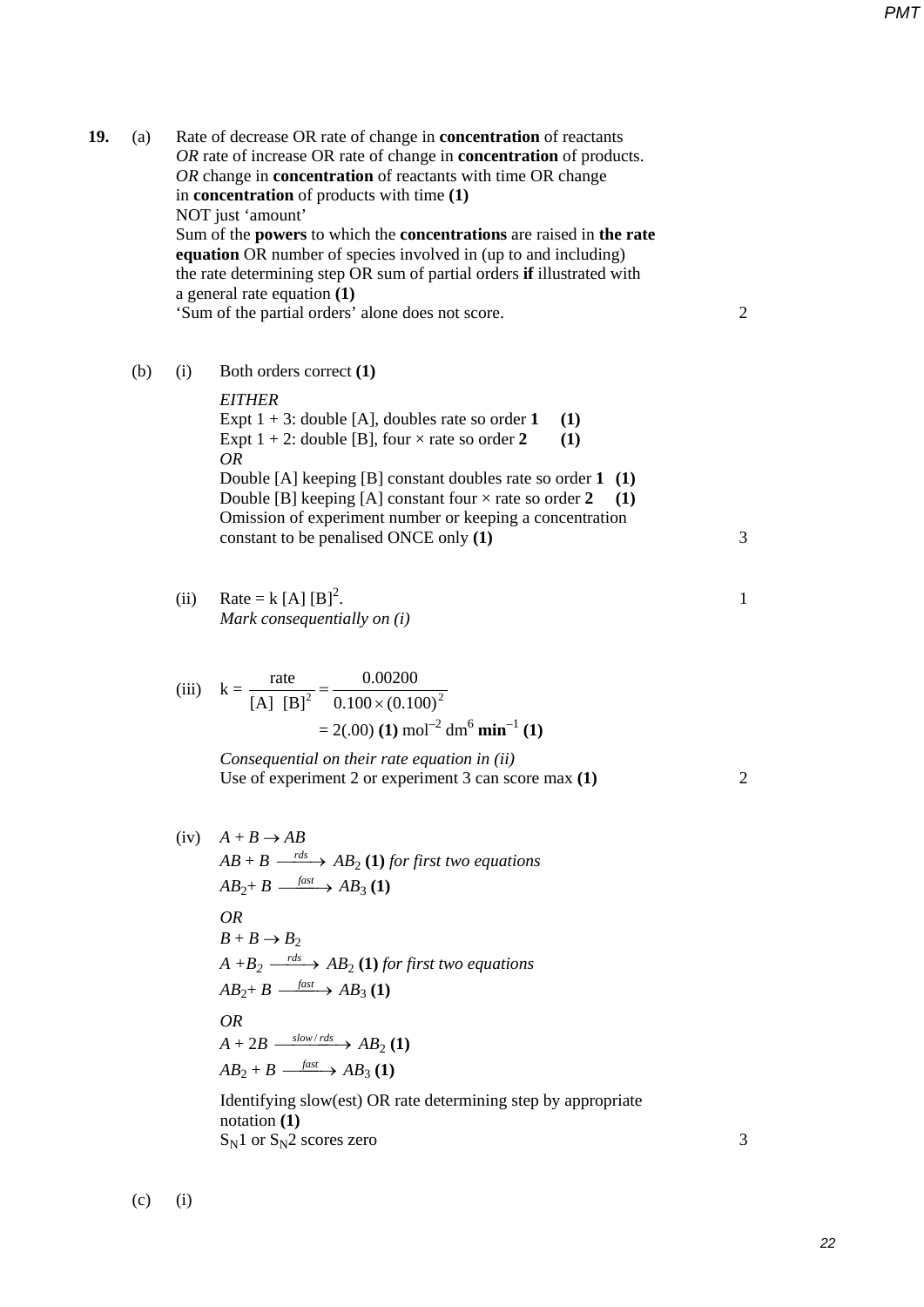

 $(2<sup>nd</sup>$  *mark consequential on gradient, but value of*  $E_a$  *must be in correct units)*

**[15]**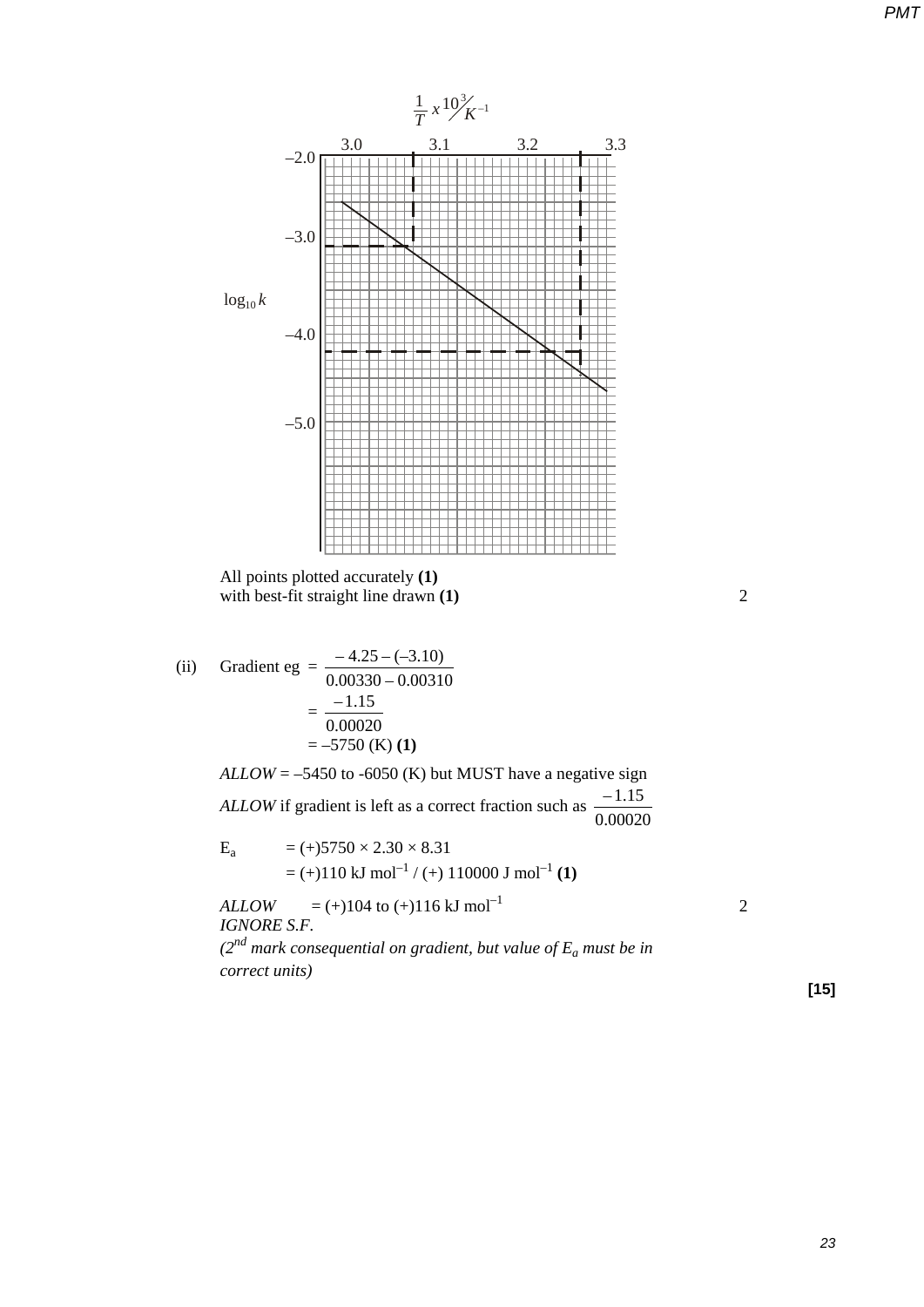| 20. | (a) | Any 2<br>Measure the loss in mass as a gas/carbon dioxide is given off $(1)$<br>Measure the concentration of the acid by titration<br>OR Carry out a titration with sodium hydroxide $(1)$<br><i>NOT</i> "titration" on its own |                                                                                                         |                                |                  |                                                                                                                                    |                |  |  |
|-----|-----|---------------------------------------------------------------------------------------------------------------------------------------------------------------------------------------------------------------------------------|---------------------------------------------------------------------------------------------------------|--------------------------------|------------------|------------------------------------------------------------------------------------------------------------------------------------|----------------|--|--|
|     |     |                                                                                                                                                                                                                                 |                                                                                                         |                                |                  |                                                                                                                                    |                |  |  |
|     |     |                                                                                                                                                                                                                                 | Measure conductivity because 4 ions go to 3 ions / decrease in ions / change in<br>number of ions $(1)$ |                                |                  |                                                                                                                                    |                |  |  |
|     |     | Measure pH because acid is used up / changes / concentration changes /one<br>reactant is acidic (1)                                                                                                                             |                                                                                                         |                                |                  |                                                                                                                                    |                |  |  |
|     |     |                                                                                                                                                                                                                                 |                                                                                                         |                                |                  | <i>NOT</i> dilatometry / nmr / x-ray crystallography / temperature<br>change / colorimetry / indicator / change in mass of $CaCO3$ | $\overline{2}$ |  |  |
|     | (b) | Initially some carbon dioxide dissolves in the solution (until the solution is<br>saturated).<br><b>OR</b><br>Some $CO2$ might escape whilst adding acid/before putting on bung                                                 |                                                                                                         |                                |                  |                                                                                                                                    |                |  |  |
|     | (c) | (i)                                                                                                                                                                                                                             | $88 \text{ (cm}^3)$                                                                                     |                                |                  |                                                                                                                                    | $\mathbf{1}$   |  |  |
|     |     | (ii)                                                                                                                                                                                                                            | 95                                                                                                      | 72                             | 16               |                                                                                                                                    |                |  |  |
|     |     |                                                                                                                                                                                                                                 | 125                                                                                                     | 79                             | 9                |                                                                                                                                    |                |  |  |
|     |     |                                                                                                                                                                                                                                 | 155                                                                                                     | 84                             | $\boldsymbol{4}$ |                                                                                                                                    |                |  |  |
|     |     |                                                                                                                                                                                                                                 | 185                                                                                                     | 87                             | $\mathbf{1}$     |                                                                                                                                    | $\mathbf{1}$   |  |  |
|     |     | (iii)                                                                                                                                                                                                                           | $OR$ [HCl]                                                                                              | NOT concentration of reactants |                  | The concentration of the hydrochloric acid / HCl                                                                                   | $\mathbf{1}$   |  |  |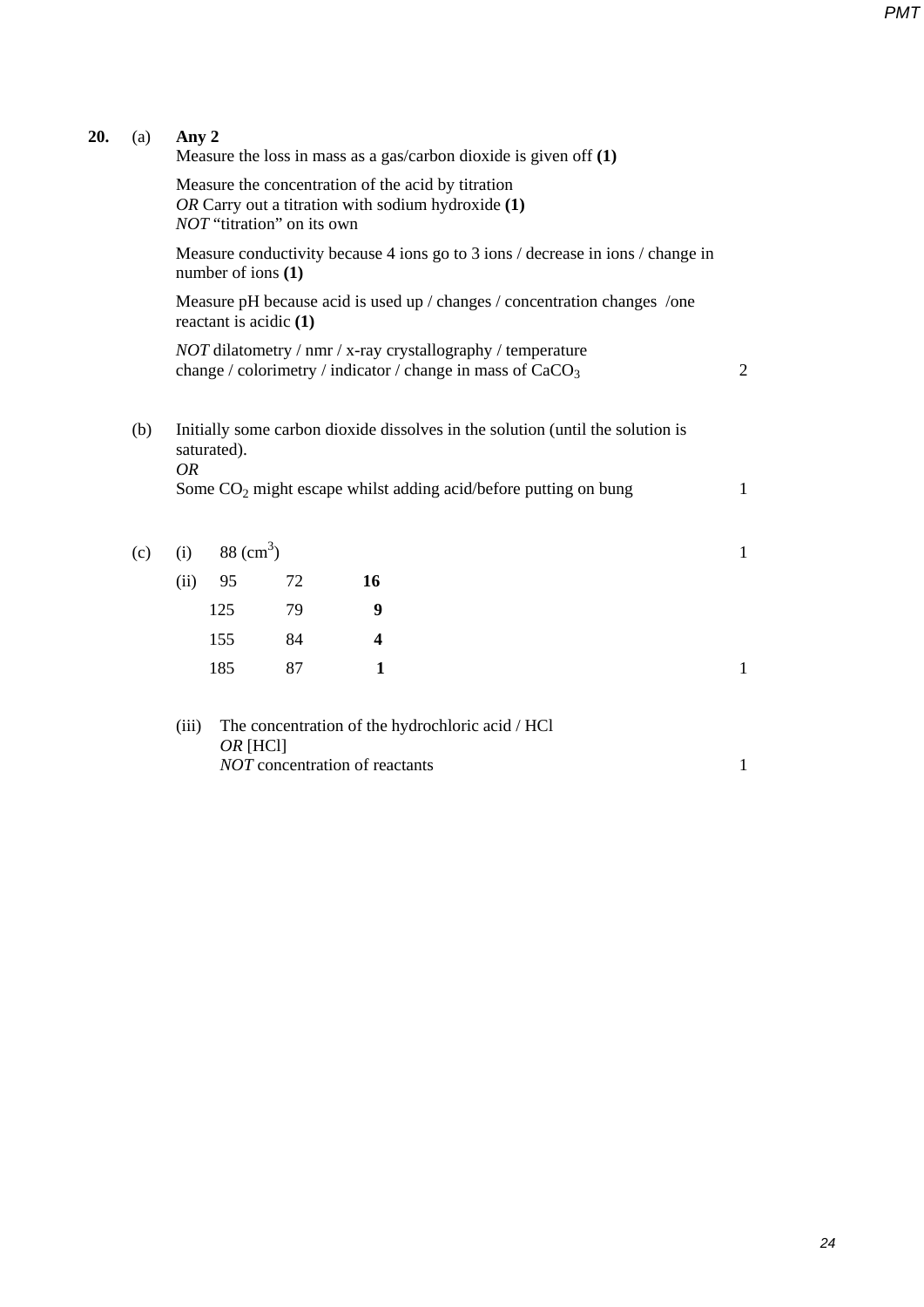

*ALLOW extrapolated back to between 88 and 100*

points correctly plotted **(1)** *ALLOW* TE for points

and reasonably smooth curve drawn **(1)** 2 *NOT* dot-to-dot

(v) three **successive** half-lives shown on the graph **(1)**  *MUST start at defined volume NOT* 0s/85 cm3

> all three values similar about 37s **(1)**  *ALLOW* 32-42 or show on graph *NOT* 40, 80, 120

constant half-life / half-life not increasing means first order reaction **(1)**

*If only two half lives shown max 2 If in (v) zero / 2nd order deduced max 1 for first part but TE allowed to parts (vi) and (vii)* 3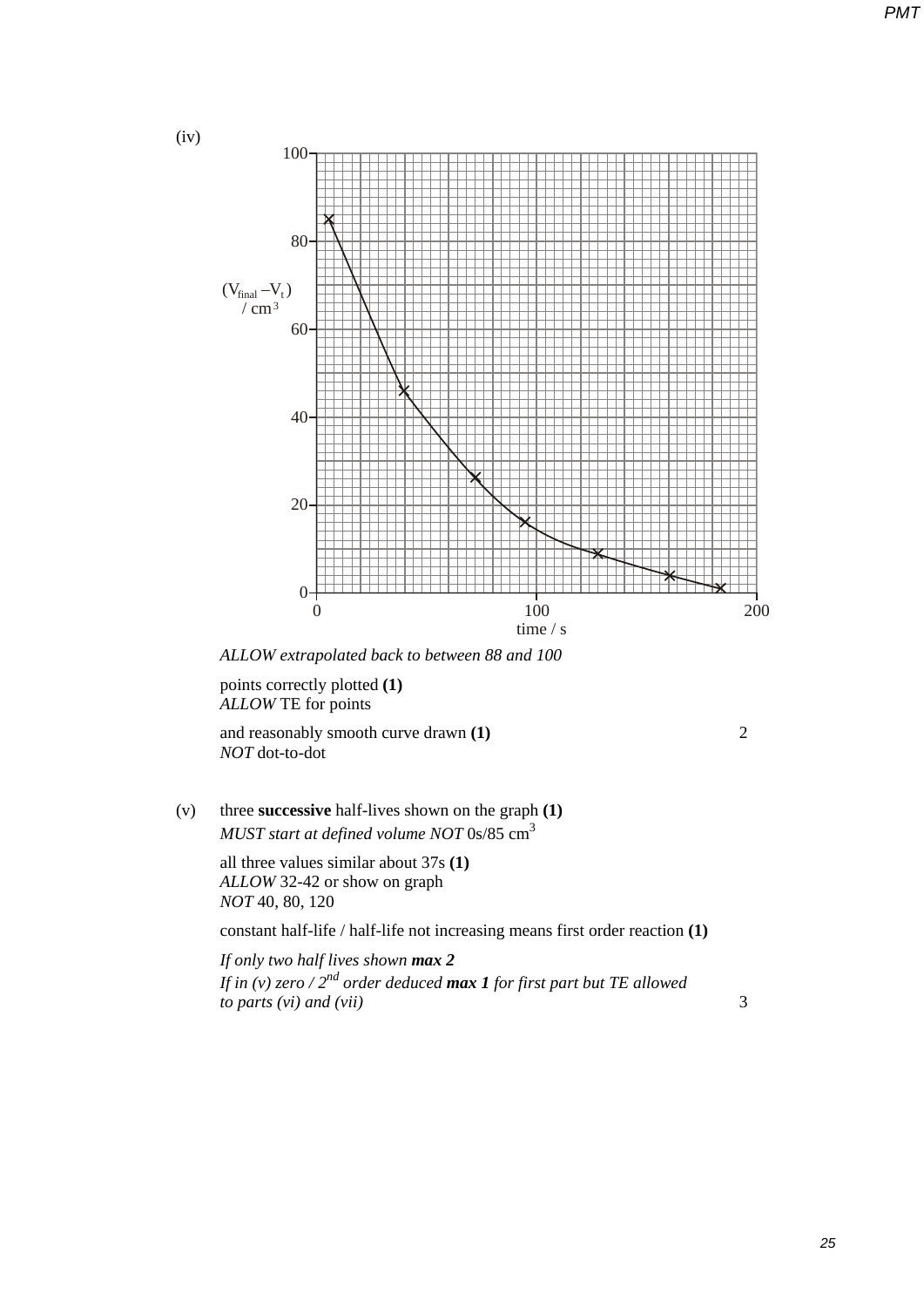| (vi)<br>rate = $k[HCl]$<br><i>OR</i> rate = $k[HCI]$ <sup>1</sup><br><i>OR</i> rate = $K[HCl]$ <sup>1</sup> [CaCO <sub>3</sub> ] <sup>0</sup><br><i>NOT</i> rate = $k[V_{final}-V_t]^T$                                                                                                                                                                      | If zero order<br>$rate = k$<br><i>OR</i> rate = $k[HCI]$ <sup>0</sup><br>If second order<br>rate = $k$ [HCl] <sup>2</sup><br>$NOT$ rate = $k[CaCO3]1[HCl]1$ | 1            |
|--------------------------------------------------------------------------------------------------------------------------------------------------------------------------------------------------------------------------------------------------------------------------------------------------------------------------------------------------------------|-------------------------------------------------------------------------------------------------------------------------------------------------------------|--------------|
| $(vii) s^{-1}$                                                                                                                                                                                                                                                                                                                                               | T.E zero order – mol dm <sup>-3</sup> s <sup>-1</sup>                                                                                                       |              |
|                                                                                                                                                                                                                                                                                                                                                              | second order – dm <sup>3</sup> mol <sup>-1</sup> s <sup>-1</sup>                                                                                            | $\mathbf{1}$ |
| $\Delta S_{\text{system}}$<br>positive + some sensible reason eg gas given off $(1)$<br>as a mole of a gas given off and three moles including one solid becomes<br>three moles with no solid / gas more random than solid<br>OR<br>Gas more disordered than a solid<br><i>OR</i><br>Despite same number of moles/particles (1)<br>$\Delta S_{\text{total}}$ |                                                                                                                                                             |              |
| positive + some reason $(1)$<br>eg<br>positive because reaction exothermic / favourable (1)                                                                                                                                                                                                                                                                  |                                                                                                                                                             |              |
| positive + good reason $(2)$<br>eg<br>positive because reaction is spontaneous / goes to completion / feasible<br>OR $\Delta S_{surroundings}$ is positive because $\Delta H$ is negative /<br>reaction exothermic $\therefore$ $\Delta S_{total}$ positive (2)<br>[provided $\Delta S_{system}$ shown positive earlier]                                     |                                                                                                                                                             | 4            |

(d) **∆S**system

21. (a) (i) 
$$
(5.0/1000) \times 0.010 = 5.0 \times 10^{-5} \text{ (mol)}
$$
  
\n(ii)  $\frac{1}{2} \times 5.0 \times 10^{-5} = 2.5 \times 10^{-5} \text{ (mol) (1)}$   
\nTE from (i) 1  
\n(iii)  $2.5 \times 10^{-5} \times (1000/40.0) = 6.25 \times 10^{-4} \text{ mol dm}^{-3}$   
\n $6.25 \times 10^{-4} / 5 = 1.25 \times 10^{-4} \text{ (mol dm}^{-3} \text{ s}^{-1}) \text{ (1)}$   
\nAllow T.E. 2

*Accept (ii) X5: 2 marks Accept (ii) ÷5: 1st mark* **[17]**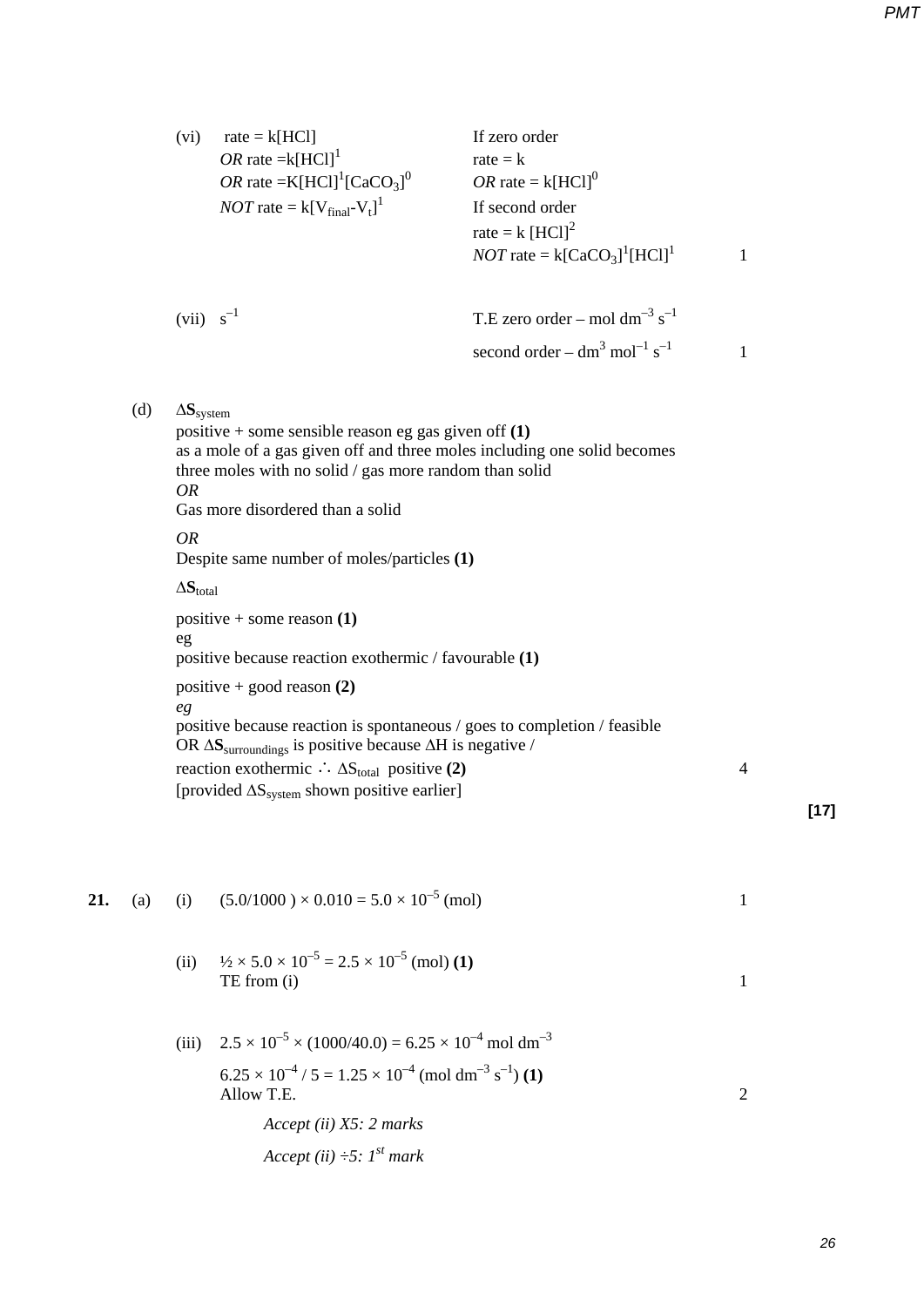- (b) (i) First  $1$ 
	- (ii) First **(0)**  Comparing experiments 2& 3 [I– ] doubles, so from (b)(i) rate should also double yet rate is 6 times greater, so extra trebling of rate must be caused by trebling of  $[S_2O_8^{2-}]$  $\Rightarrow$  Rate ∝  $[S_2O_8^2]$ <sup>1</sup> (1)

Or other valid argument 1

(iii) Rate = k 
$$
[S_2O_8^{2-}] [I^-] (1)
$$
  
Accept T.E. from (i) + (ii)

(iv)  $k = \text{rate} / ([S_2O_8^{2-}] [I^-]) = 2.74 \times 10^{-5} / (0.01 \times 0.02)$  $= 0.137$  dm3 mol<sup>-1</sup> s<sup>-1</sup> numerical answer **(1)** units **(1)**  Mark independently 2

*Accept T.E. from (iii)*

**[9]**

## **22.** (a) (i) QWC

Both orders correct **(1)** 

Expt  $1 + 2$ : as [B] doubles rate x4 so second order (wrt B) OR As [B] doubles with [A] constant rate x4 so second order (wrt B) **(1)**

Expt  $1 + 3$ : as [A] doubles rate x2 so first order (wrt A)

#### OR

As [A] doubles with [B] constant rate x2 so first order (wrt A) **(1)**

Omission of experiment numbers or failure to refer to constant concentration of the other reagent penalise once only 3

(ii) rate =  $k [A] [B]^2$ Can use upper or lower case "k" 1

*Must be consequential on (i)*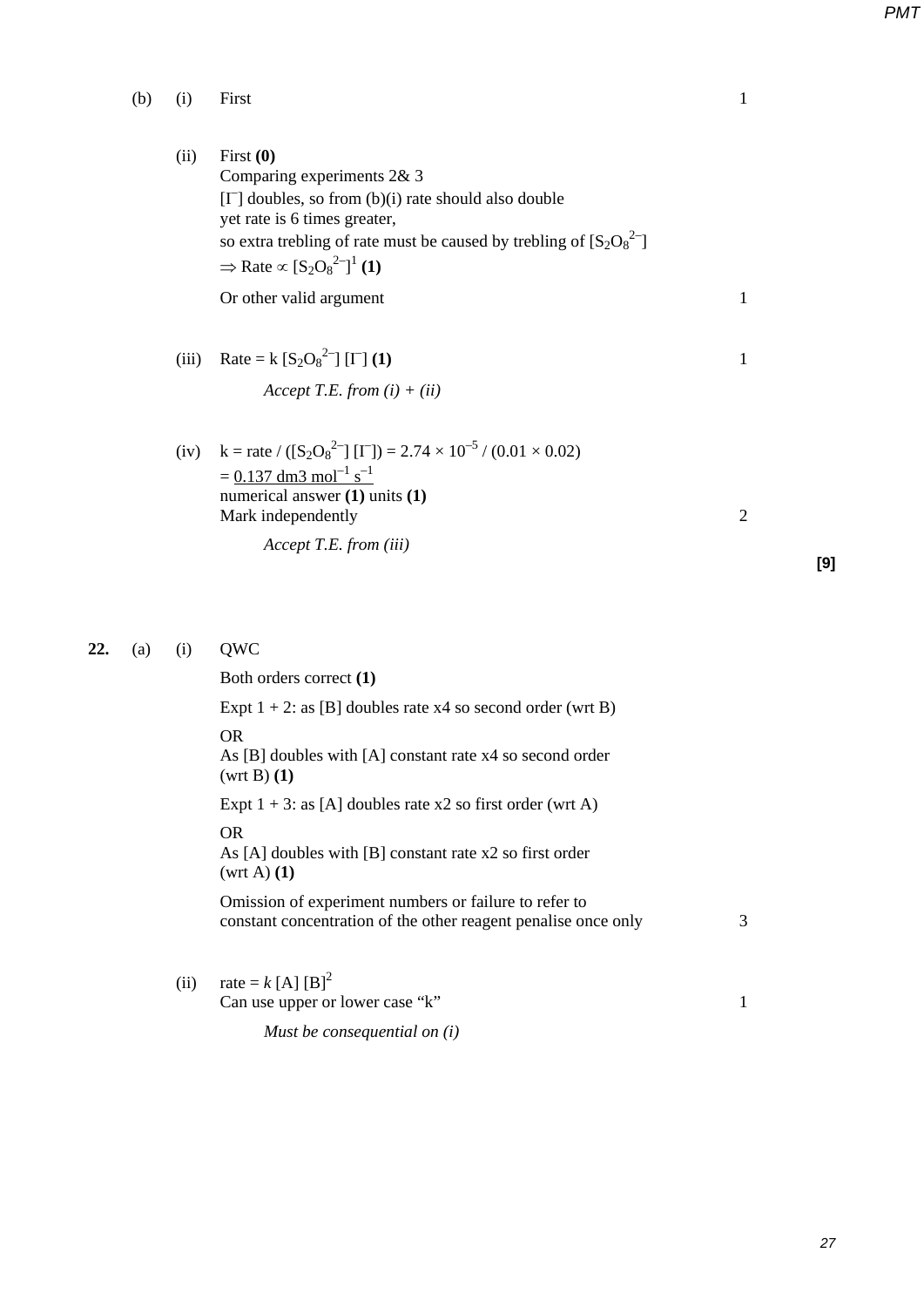|     |      | (iii) $k = \frac{0.00195}{0.10 \times 0.10^2} = 0.195$ (1) mol <sup>-2</sup> dm <sup>6</sup> s <sup>-1</sup> (1)<br>[IGNORE s.f. in answer]<br>[If wrong experiment chosen only unit mark available]<br>Both marks consequential on (ii), but rate equation must<br><i>include k</i> | 2 |
|-----|------|--------------------------------------------------------------------------------------------------------------------------------------------------------------------------------------------------------------------------------------------------------------------------------------|---|
| (b) | (i)  | QWC                                                                                                                                                                                                                                                                                  |   |
|     |      | Increasing T means molecules have/collide with greater energy $(1)$                                                                                                                                                                                                                  |   |
|     |      | so a greater <b>proportion</b> /more of the molecules collide<br>with/have $E \geq$ Ea/the activation energy (1)                                                                                                                                                                     |   |
|     |      | so a greater proportion of the collisions are successful<br><b>OR</b><br>more of the collisions are successful/more successful<br>collisions in a given time $(1)$                                                                                                                   | 3 |
|     | (ii) | $(at least)$ two steps $(1)$                                                                                                                                                                                                                                                         |   |
|     |      | Simultaneous collision of three particles is unlikely<br>OR valid mechanism e.g.<br>$A + B \rightarrow AB$ fast<br>$AB + B \rightarrow AB_2$ slow<br><b>OR</b><br>$A + B \rightarrow AB$ slow                                                                                        |   |
|     |      | $AB + B \rightarrow AB_2$ fast (1)                                                                                                                                                                                                                                                   | 2 |
|     |      | Accept number more than two                                                                                                                                                                                                                                                          |   |
| (c) |      | Value of slope $=$ $-1.2 \times 10^4$                                                                                                                                                                                                                                                |   |
|     |      | Accept any number between $-1.15 \times 10^4$ and $-1.25 \times 10^4$<br>inclusive                                                                                                                                                                                                   |   |
|     |      | Negative sign $(1)$ Value $(1)$<br>Multiply by $-8.31(1)$                                                                                                                                                                                                                            |   |
|     |      | Divide by 1000 to give 104 (kJ mol <sup>-1</sup> ) (1)<br>[units not essential but penalise wrong units]                                                                                                                                                                             |   |
|     |      | allow $95.5 - 104$ consequential on slope                                                                                                                                                                                                                                            |   |
|     |      | Correct answer with some working (4)<br>Correct answer with no working (3)<br>Penalise -1 mark if final answer is negative<br>IGNORE sig figs                                                                                                                                        | 4 |
|     |      |                                                                                                                                                                                                                                                                                      |   |

**[15]**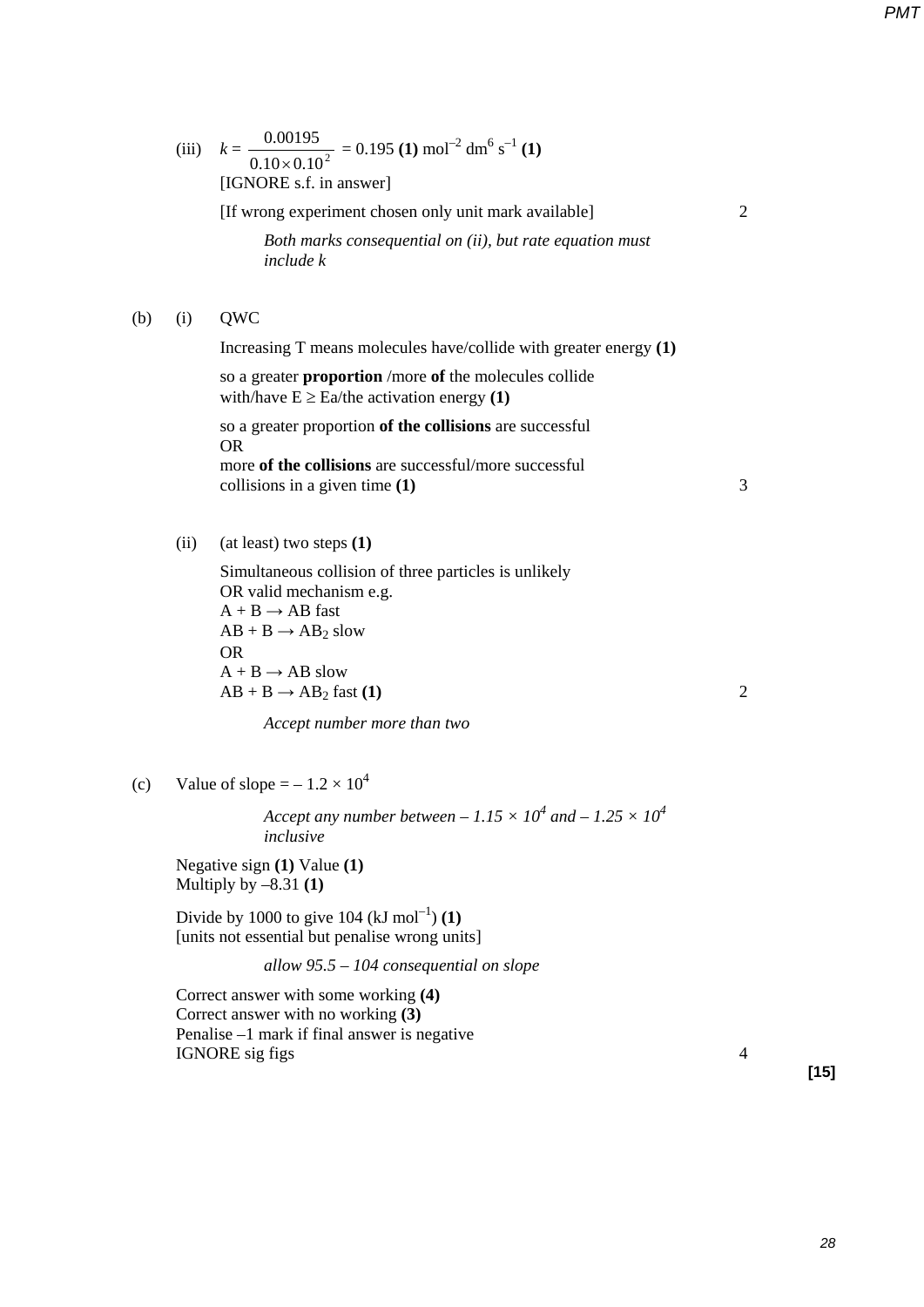**23.** (a) measuring the time taken **(1)** for the potassium manganate(VII) to become colourless/go brown **(1)** OR measuring the time taken **(1)** for a measured volume of  $CO<sub>2</sub>$  to be collected  $(1)$ OR Take sample at a given time **(1)**  (Quench and) titrate with  $\text{Fe}^{2+}(\text{aq})$  (1) 2 *Accept measuring the time taken for the potassium manganate(VII) to change colour = 1 Accept other suitable reducing agents* (b) (i) Glucose =  $0(1)$ potassium manganate  $(VII) = 1$  – because when the concentration of (potassium manganate (VII)) doubles so does the rate/because the rate in experiment 1 is double the rate in experiment 2 (and  $\text{[KMnO}_4^-$ ) is double but  $\text{[C}_6\text{H}_{12}\text{O}_6]$  and  $\text{[H}^+]$ are constant) **(1)** hydrogen ions = 1 because order wrt  $[MnO_4$ <sup>-</sup> $] = 1$  so when [MnO<sub>4</sub><sup>-</sup>] & [H<sup>+</sup>] double, rate is quadrupled / when [MnO<sub>4</sub><sup>-</sup>] is quadrupled and  $[H^+]$  is doubled rate goes up by a factor of 8 OWTTE **(1)** 3 (ii)  $\text{rate} = k[\text{MnO}_4^-][\text{H}^+]$ OR rate =  $k$ [KMnO<sub>4</sub>][H<sup>+</sup>]  $\vert$  1 *Accept correct names Accept expressions including [C6H12O6] 0 Accept TE from (b)(i)*  $(iii)$   $4 \times 10^{-3}$  (1)  $dm<sup>3</sup>$  mol<sup>-1</sup> s<sup>-1</sup> (1) unit mark independent of 1<sup>st</sup> mark but must be consistent with rate equation 2 *Accept units in any order allow TE from (b)(i) & (b) (ii)* (c) (i)  $3.22 \times 10^{-3}$  -4.00 both needed for the mark 1 *Accept 0.00322 Accept –4*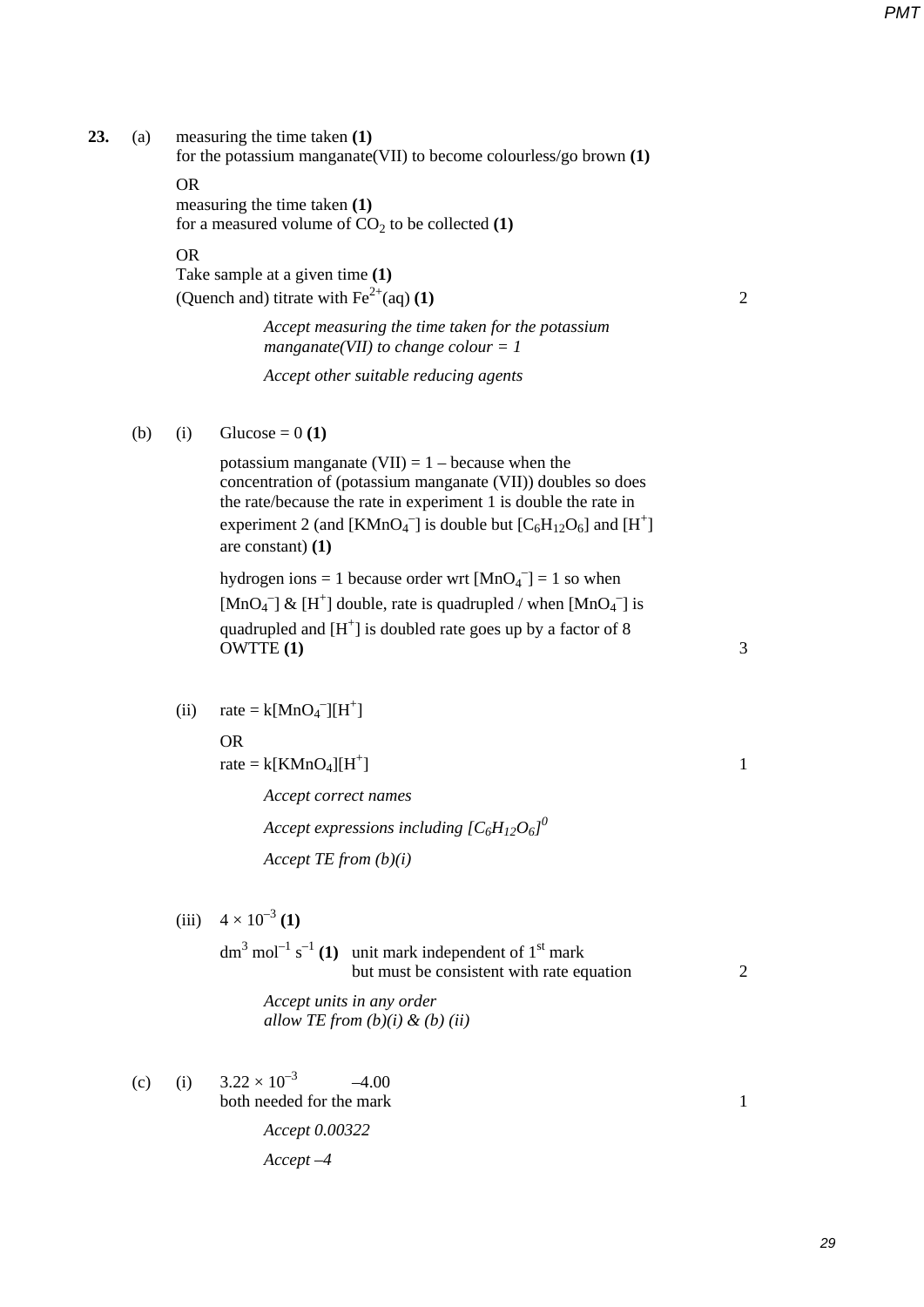(ii) labelled axes including units and sensible scale **(1)** correct plotting of points and line of best fit **(1)** 2

*Reject /10–3* 

(iii) gradient =  $-10823(K)$  (1)

$$
E_a = 10823 \times 8.31 = +89939 \text{ J mol}^{-1}
$$
  
Accept gradient range = -11200 to -10400  
Accept TE from gradient to  $E_a$   
= (+) 90 kJ mol<sup>-1</sup> / (+) 90 000 J mol<sup>-1</sup> (1)  
Accept (+) 93 to (+) 86 kJ mol<sup>-1</sup> but must be consistent with  
gradient

**[13]**

|  | <b>24.</b> (a) (i) Hydroxide ions / OH <sup>-</sup> / OH <sup>-</sup> (aq) |  |
|--|----------------------------------------------------------------------------|--|
|  |                                                                            |  |

*Reject sodium hydroxide /NaOH*

(ii) **A:** 
$$
\frac{8.0 \times 10^{-4}}{33} = 2.4(2) \times 10^{-5} \text{ (mol dm}^{-3} \text{ s}^{-1}) (1)
$$
  
**B:** 
$$
\frac{8.0 \times 10^{-4}}{16} = 5.0(0) \times 10^{-5} \text{ (mol dm}^{-3} \text{ s}^{-1}) (1)
$$

(iii) (Comparing **A** and **B**), rate (approximately) doubles/time halves when concentration (of 2-bromo-2 methylpropane) doubles, so reaction is  $1<sup>st</sup>$  order (wrt 2-bromo-2-methylpropane) 1

> *Reject because [C<sub>4</sub>H<sub>9</sub>Br]*  $\propto$  *rate of reaction OR there is a steady increase in rate when [C4H9Br] increases/is doubled*

(iv) (Rate of reaction in  $\mathbf{B} = 5.0 \times 10^{-5}$  mol dm<sup>-3</sup> s<sup>-1</sup>) Rate of reaction in  $C = 1.2 \times 10^{-3}$  /24  $= 5.0 \times 10^{-5}$  (mol dm<sup>-3</sup> s<sup>-1</sup>) **(1)** 

Focus on the value  $5.0 \times 10^{-5}$  for 1<sup>st</sup> mark

(Comparing **B** and **C**), rate remains constant when concentration of NaOH changes (by 50 %), so reaction is **zero order** wrt NaOH **(1)** 

## **Mark independently** 2

*Accept rate for C calculated to be the same as that calculated for B in (a)(ii)*

(v) Rate = k[CH<sub>3</sub>C(Br)(CH<sub>3</sub>)CH<sub>3</sub>]<sup>(1)</sup> ([OH<sup>-</sup>]<sup>0</sup>) Allow transferred error, but answer must be consistent with (iii)  $\&$  (iv)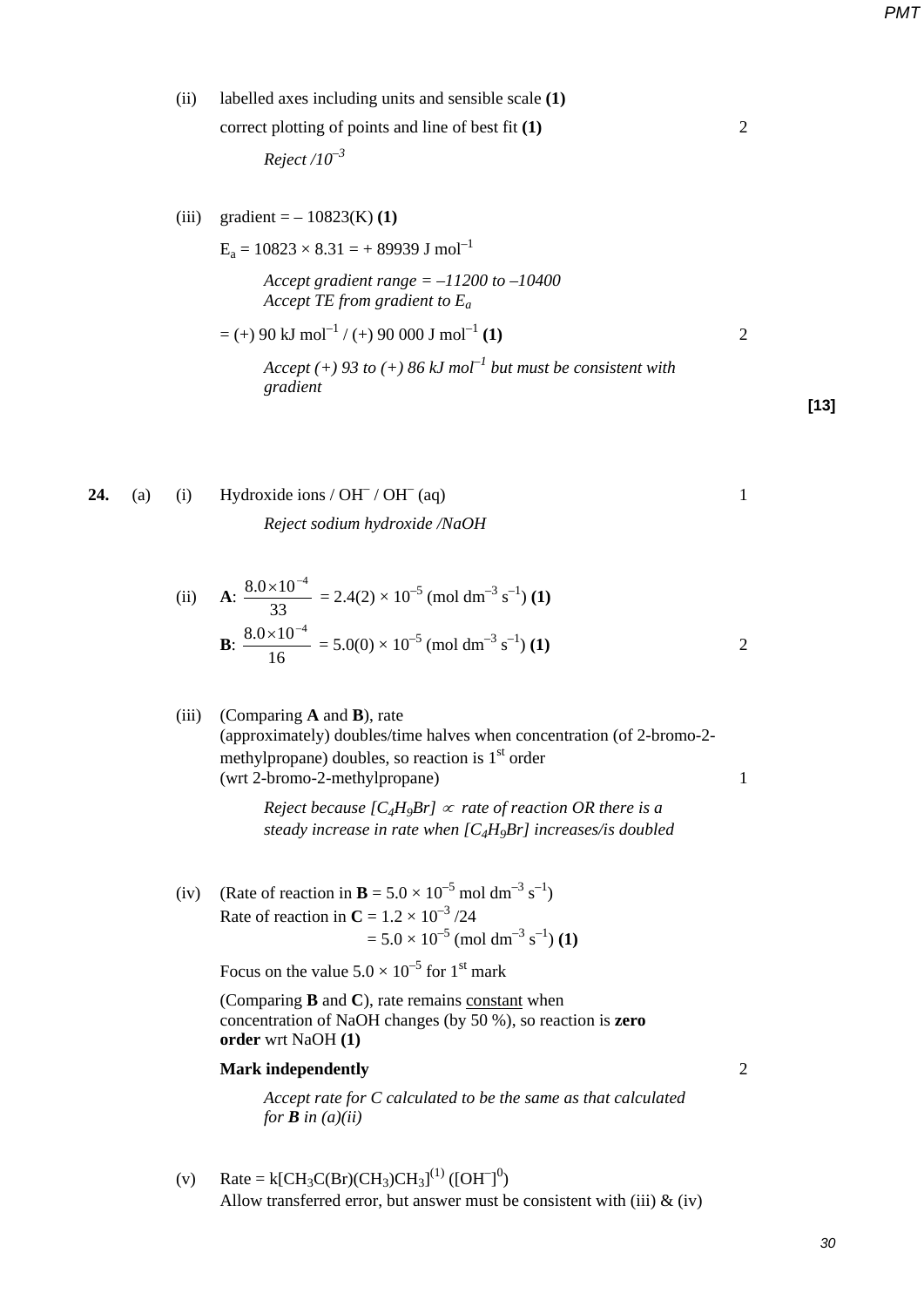## **Look for inclusion of rate constant, k** 1

*Accept [NaOH]<sup>0</sup> instead of [OH– ] 0*  $Rate = k[C_4H_9Br]^{(1)}([OH^-]^{0})$ 

(vi)  $CH_3C(Br)(CH_3)CH_3 \xrightarrow{slow} CH_3C^+(CH_3)CH_3 + Br^-(1)$ Positive charge must be on carbon shown

 $CH_3C^+(CH_3)CH_3 + OH^ \xrightarrow{\text{(fast)}}$   $CH_3C(OH)(CH_3)CH_3 (1)$ 

Identification of the rate determining step/RDS **(1)** 

Only allow this  $S_N1$  mechanism if consistent with

 $1<sup>st</sup>$  order reaction in (a)(v) 3

 $Accept CH_3C^+(CH_3)CH_3 + H_2O \rightarrow CH_3C(OH)(CH_3)CH_3 + H^+$ 

Allow  $S_N$ <sup>2</sup> mechanism consequential on  $2^{nd}$  order rate equation *in (a)(v): OH– attacks C–Br forming C–OH as C–Br breaks to form Br– , Or can be shown in diagram, e.g. with transition state using dotted bonds or with curly arrows in one concerted step (max 2)*

(b) 1-bromobutane is a primary halogenoalkane / 2-bromo-2-methylpropane is a tertiary halogenoalkane **(1)** 

Primary carbonium ion intermediate cannot easily be stabilised / tertiary carbonium ion intermediate can be stabilised **(1)**

### **Mark independently** 2

*Accept arguments based on relative activation energies of formation of primary vs tertiary carbonium ion intermediates / steric hindrance in the tertiary compound*

**[12]**

### **25.** (a) (i) second order **(1)**

rate proportional to the square of the (partial) pressure of NO OR the rate doubles as the square of the (partial) pressure of NO doubles **(1)** Conditional on correct order 2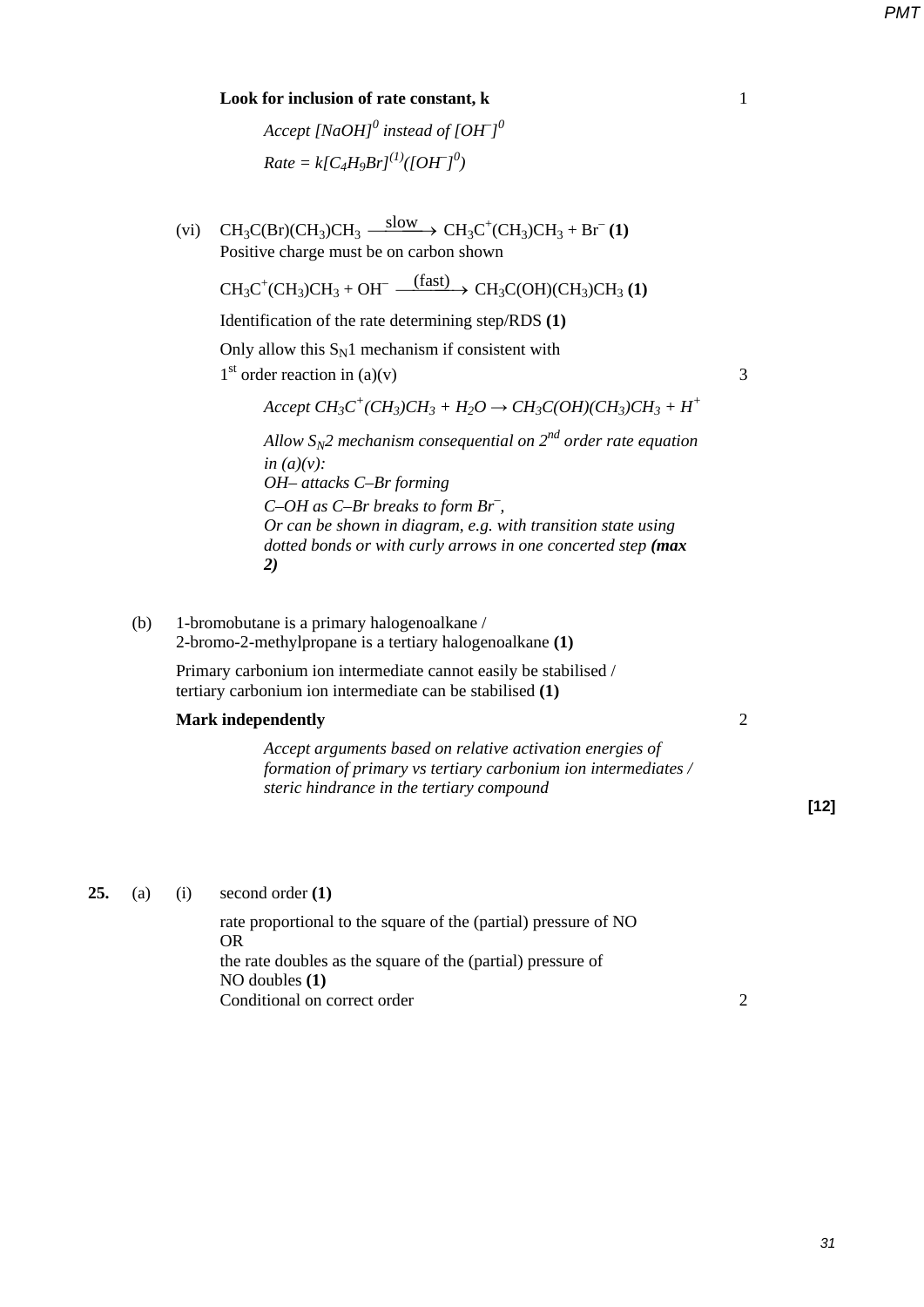(ii) as (partial) pressure (of  $O_2$ ) doubles rate doubles, so first order

*Accept concentration of O<sub>2</sub> instead of (partial) pressure* 

# OR

gradient of line is  $k p(O_2)^x$  so if this doubles the order  $(w.r.t. O<sub>2</sub>)$  must be 1

(iii) rate =  $k p(NO)^2 p(O_2)$ 

*Accept rate =*  $k[NO]^2[O_2]$ 

*Reject any equation without k*

 $Ca$  on orders in (i) and (ii)  $1$ 

```
Accept "R" for "rate"
Accept "K" for lower case "k"
Reject rate = k
Reject p[NO]2
p[O2]
```
(iv)  $atm^{-2} s^{-1}$ ALLOW this mark, even if *p*[ ] used in (iii)

> Cq on (iii) [if overall second order, unit is  $atm^{-1} s^{-1}$ . If overall first order unit is  $s^{-1}$ ] 1

*Accept mol–2 dm6 s –1 if concs used in (iii)*

(b) (i) plot ln *k* vs 1/T **(1)** 

giving straight line of gradient – *Ea/R* OR  $E_a$  = –gradient × **R** (1)

STAND ALONE MARKS

 $[2^{nd}$  mark could be scored from (ii) if no reference to gradient here in (i) provided a clear expression is stated] 2

*If plot 1/T vs ln k and gradient is*  $-R/E_a(2)$ 

*If plot ln k vs 1/RT and gradient*  $-E_a(2)$ 

*Reject"log"*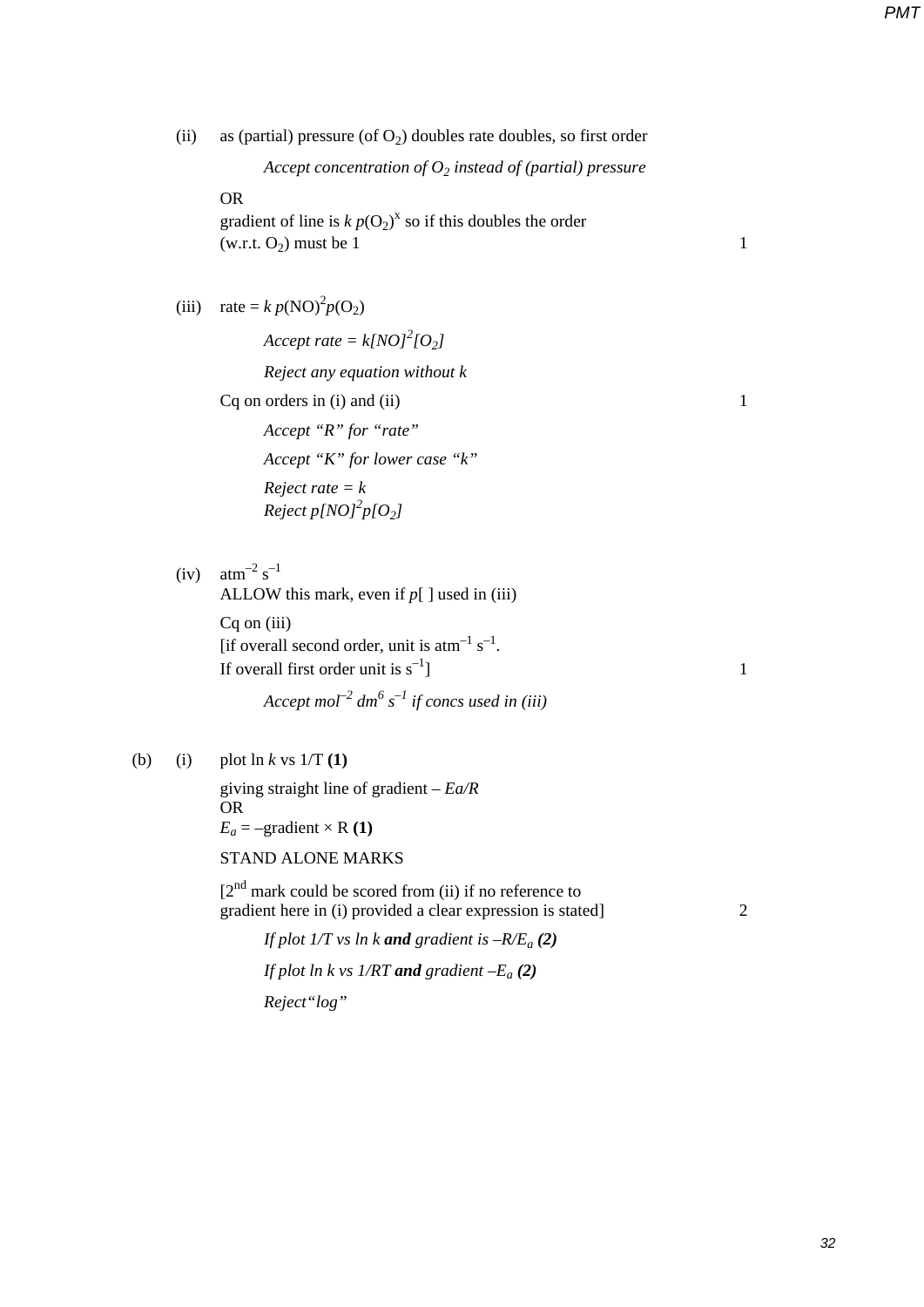|       | (ii) $E_a = 2.95 \times 10^4 \times 8.314$ (1)<br>$(= 245, 145 \text{ J mol}^{-1})$                                                                              |                |      |
|-------|------------------------------------------------------------------------------------------------------------------------------------------------------------------|----------------|------|
|       | $= 245$ (kJ mol <sup>-1</sup> ) (1)                                                                                                                              |                |      |
|       | Accept 245,000 <b>J</b> (mol <sup>-1</sup> ) (2)                                                                                                                 |                |      |
|       | [Note to examiners:<br>give credit if candidate uses $2.95 \times 10^{-4}$ or $1/2.95 \times 10^{4}$ ]                                                           |                |      |
|       | Correct answer with no working (2)<br>Answers <b>not</b> to 3 SF can only score the $1st$ mark                                                                   |                |      |
|       | Note:<br>$-245$ (kJ mol <sup>-1</sup> ) (1) but must be 3SF<br>245,000 kJ (mol <sup>-1</sup> ) (1) but must be 3SF<br>$-245,000 \text{ kJ} \text{ mol}^{-1}$ (0) |                |      |
|       | If 245 or $-245$ is given, units are <b>not</b> needed                                                                                                           |                |      |
|       | If 245,000 is given, units are essential                                                                                                                         |                |      |
|       | DO NOT PENALISE $K^{-2}$ OR $K^{-1}$ in any unit                                                                                                                 | $\overline{2}$ |      |
| (iii) | B                                                                                                                                                                | 1              | [10] |
|       |                                                                                                                                                                  |                |      |

| $26.$ (i) | $1^{\rm st}$ Mark |  |
|-----------|-------------------|--|
|           | $S_N1$            |  |
|           | Λ.                |  |

**Or** must be (at least) two steps **(1)**

**2nd Mark**

**only** the halogenoalkane is involved in the r.d.s. **OR** CN– is **not** involved in rds **(1)** 2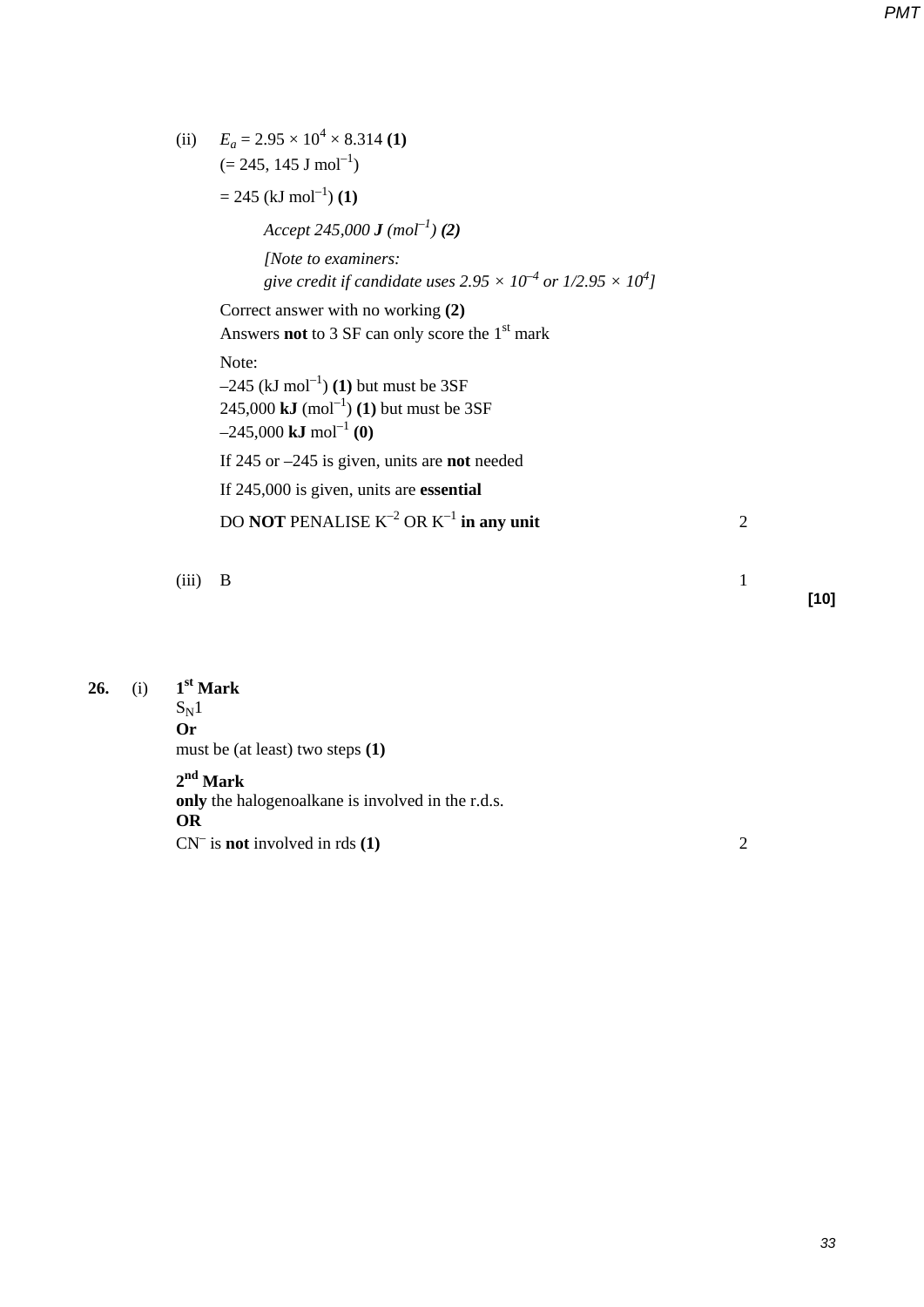

first arrow must start from bond, not the carbon atom and not end past the bromine atom **(1)** 

structure of carbocation **(1)** Br– not essential

attack by cyanide, arrow must start from C or –ve charge on C **not** N and –ve charge must be present somewhere on ion; lone pair not essential **(1)**  IGNORE any references to rates of the steps 3

*Accept completely correct*  $S_N$ 2 version scores (1)





*34*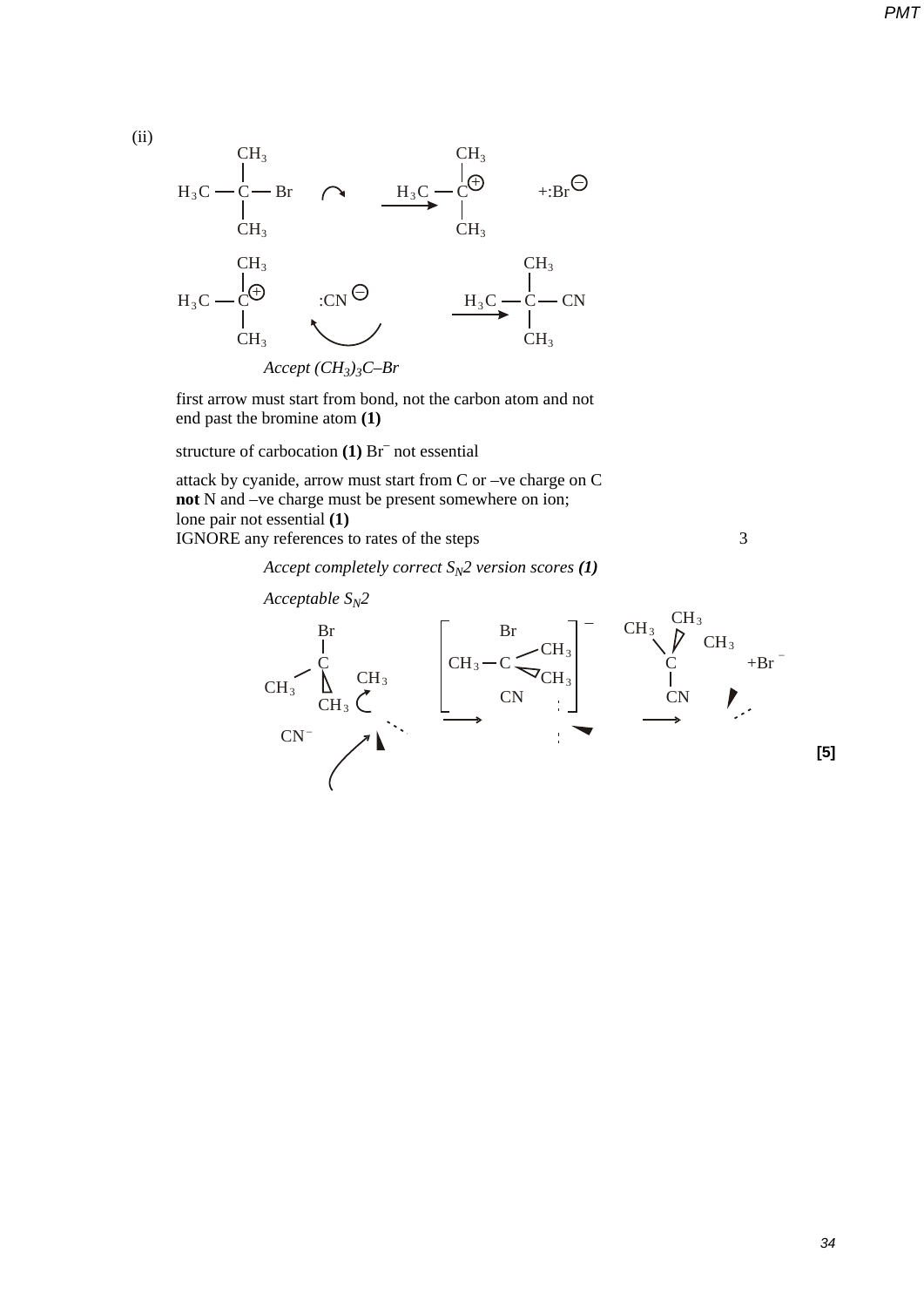# **27.** (a) Any three from

*Reject dilatometry*

• Titrate with (sodium) thiosulphate to measure concentration of  $I_2$ .

*Reject I–*

• Titrate with an **alkali/base** (eg sodium hydroxide) to measure concentration of H<sup>+</sup>/acid.

*IGNORE indicators unless inappropriate e.g. starch*

- Titrate with silver ions to measure  $\Gamma$
- Measure colour change (**colorimetry**) as iodine is coloured [colour changes not needed]

*Accept addition of starch to give colour*

*If incorrect colours given, then no mark. Benedict's solution to give colour*

- Use pH (meter) to measure  $H^+$ /acidity
- Measure conductivity as (2) **ions** on RHS

*Reject electrolysis*

## IGNORE any reference to quenching 3

*Reject measure volume of hydrogen*

(b) Add sodium (hydrogen)carbonate **(1)** 

*Reject alkali/base/sodium hydroxide*

which neutralises/reacts with/removes the  $H^+(1)$ 

*Accept ice/ice-cold water to slow the reaction max 1 Reject cold water*

 $2<sup>nd</sup>$  mark awarded only if an alkali added 2

(c) (i) First order **(1)**

In exp 2 and exp 3 / concentrations of iodine and  $H^+$  remain constant **(1)** 

### *Could compare experiments 1 and 3*

propanone concentration increases by 1.5 times and the rate also increases by 1.5 times **(1)** 3

(ii) Zero (order)  $/ 0$  (order) 1

*Accept Zeroth (order)*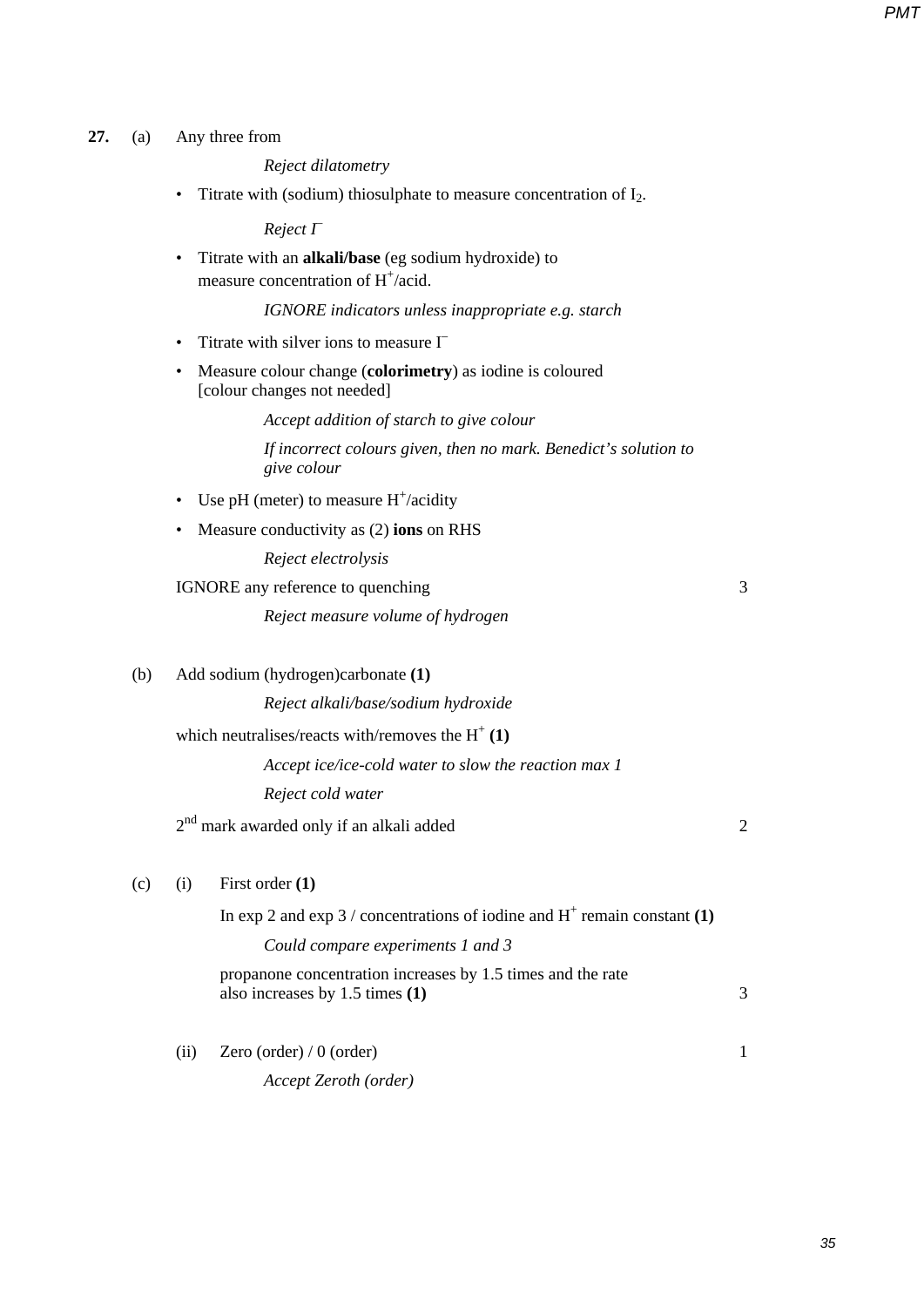|  | (iii) Rate = $k[H^*][CH_3COCH_3]$ |
|--|-----------------------------------|
|--|-----------------------------------|

|     |             |              | ALLOW TE from (i) and (ii)<br>IGNORE state symbols                                                                                           | $\mathbf{1}$ |                                                                                                                                                                                                                       |
|-----|-------------|--------------|----------------------------------------------------------------------------------------------------------------------------------------------|--------------|-----------------------------------------------------------------------------------------------------------------------------------------------------------------------------------------------------------------------|
|     |             |              | Accept rate = $k[H^+] [CH_3COCH_3][I_2]^0$                                                                                                   |              |                                                                                                                                                                                                                       |
|     |             |              | Accept "R" or "r" for rate                                                                                                                   |              |                                                                                                                                                                                                                       |
|     |             |              | Accept "K" for "rate constant"                                                                                                               |              |                                                                                                                                                                                                                       |
|     |             | (iv)         | $H^+$ and $CH_3COCH_3$                                                                                                                       |              |                                                                                                                                                                                                                       |
|     |             |              | IGNORE state symbols                                                                                                                         | $\mathbf{1}$ |                                                                                                                                                                                                                       |
|     |             |              | Accept Names, [], displayed formula                                                                                                          |              |                                                                                                                                                                                                                       |
|     |             |              | ALLOW TE from rate equation in (iii)                                                                                                         |              |                                                                                                                                                                                                                       |
|     |             | (v)          | $CH_3COCH_3 + H^+ \rightarrow CH_3C^+OHCH_3(1)$                                                                                              |              |                                                                                                                                                                                                                       |
|     |             |              | "+" can appear anywhere on formula<br>"+" sign must appear on the product for the $1st$ mark                                                 |              |                                                                                                                                                                                                                       |
|     |             |              | The (positive) hydrogen ion is attracted to the lone pair<br>of electrons / $\delta$ <sup>-</sup> on the oxygen atom (in the propanone). (1) | $\sqrt{2}$   |                                                                                                                                                                                                                       |
|     |             |              | No TE from earlier parts                                                                                                                     |              | $[13]$                                                                                                                                                                                                                |
| 28. | (a)         | $\mathbf D$  |                                                                                                                                              | $\mathbf 1$  |                                                                                                                                                                                                                       |
|     | (b)         | $\mathbf{A}$ |                                                                                                                                              | $\mathbf{1}$ |                                                                                                                                                                                                                       |
|     | (c)         | B            |                                                                                                                                              | $\mathbf{1}$ |                                                                                                                                                                                                                       |
|     | (d)         | $\mathbf{A}$ |                                                                                                                                              | $\mathbf{1}$ | $[4] % \includegraphics[width=\textwidth]{images/TransY.pdf} \caption{The figure shows the results of the estimators in the figure. The figure shows the results of the estimators in the figure.} \label{fig:class}$ |
|     |             |              |                                                                                                                                              |              |                                                                                                                                                                                                                       |
| 29. | D           |              |                                                                                                                                              |              | $[1]$                                                                                                                                                                                                                 |
|     |             |              |                                                                                                                                              |              |                                                                                                                                                                                                                       |
| 30. | $\mathbf D$ |              |                                                                                                                                              |              | $[1]$                                                                                                                                                                                                                 |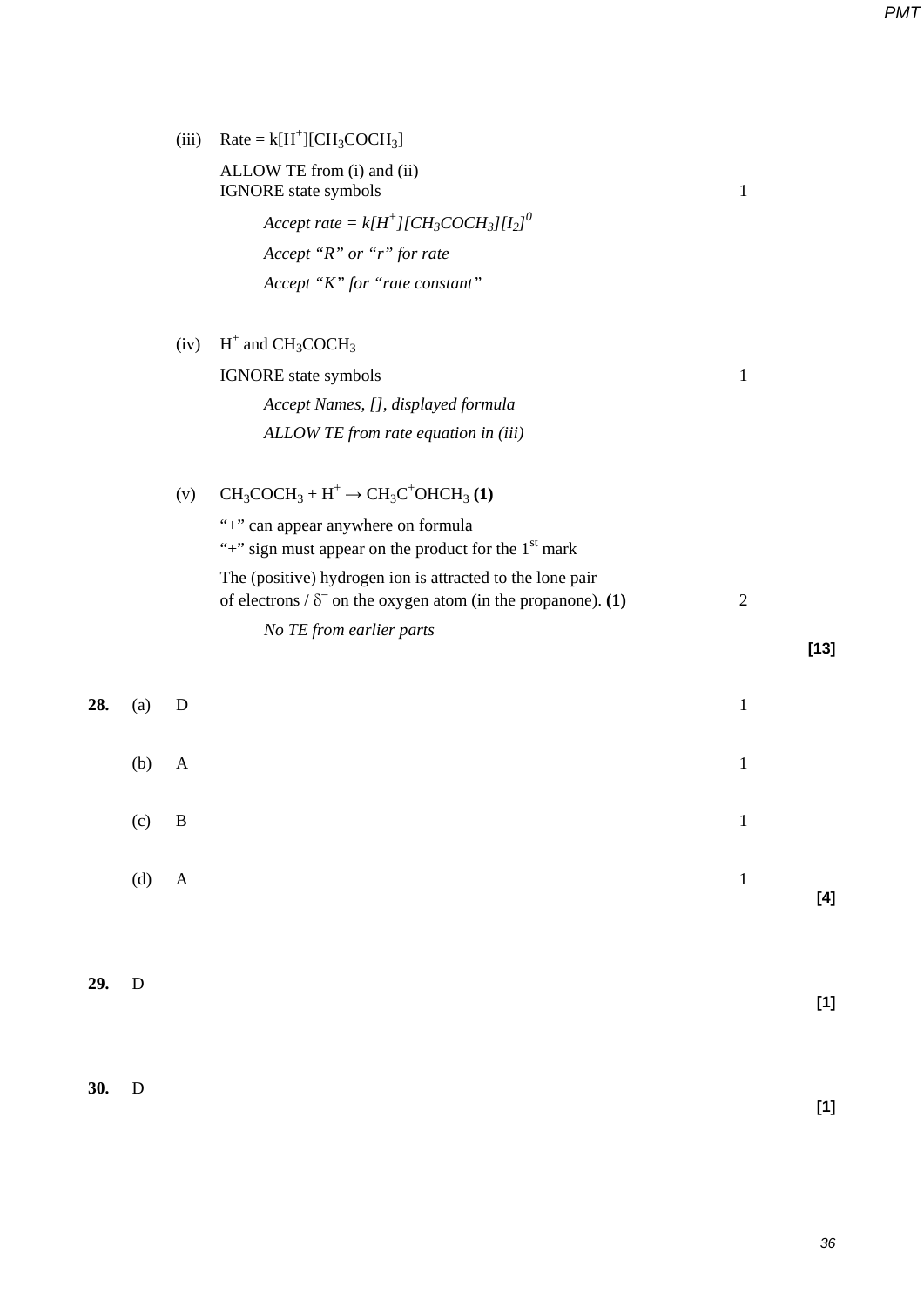**31.** (a)  $Mg(s) + 2H^+(aq) \rightarrow Mg^{2+}(aq) + H_2(g)$ Accept state symbols omitted 1 (b) (i) Positive because a gas is given off **(1)**  which is more disordered and so has more entropy **(1)** 2 (ii) Positive because the reaction is exothermic **(1)**  and  $= -\Delta H/T (1)$  2 (iii) Positive because the reaction occurs / total entropy change is the sum of the two positive values above. 1 (c) (i) Surface coated with magnesium oxide (which would react to form water rather than hydrogen). 1 (ii) QWC Initial number of moles of HCl =  $20 \times 1/1000 = 0.02$ Number of moles of Mg = 0.1 / 24 = 0.00417 **(1)**  number of moles of HCl which reacts is 0.00834 **(1)** Therefore number of moles of HCl left  $= 0.01166$  (1) Ignore sig figs so the concentration nearly halves which would significantly reduce the rate and so make the assumption that the initial rate is proportional to 1/time invalid / inaccurate. **(1)** Increase the volume of acid to (at least)  $50 \text{ cm}^3$  (1) Or measure the time to produce less than the full amount of gas Or use a smaller piece of magnesium. **(1)** 5 (iii) Energy given out =  $467\,000 \times 0.1/24$  J = 1 946 J  $20 \times 4.18 \times \Delta T = 1946$  **(1)**  $\Delta T = 23.3^{(0)}$  (1) Accept units of degrees celsius or Kelvin This temperature change would significantly increase the rate of the reaction **(1)**  Carry out the reaction in a water bath of constant temperature/use a larger volume of more dilute acid **(1)** 4

*PMT*